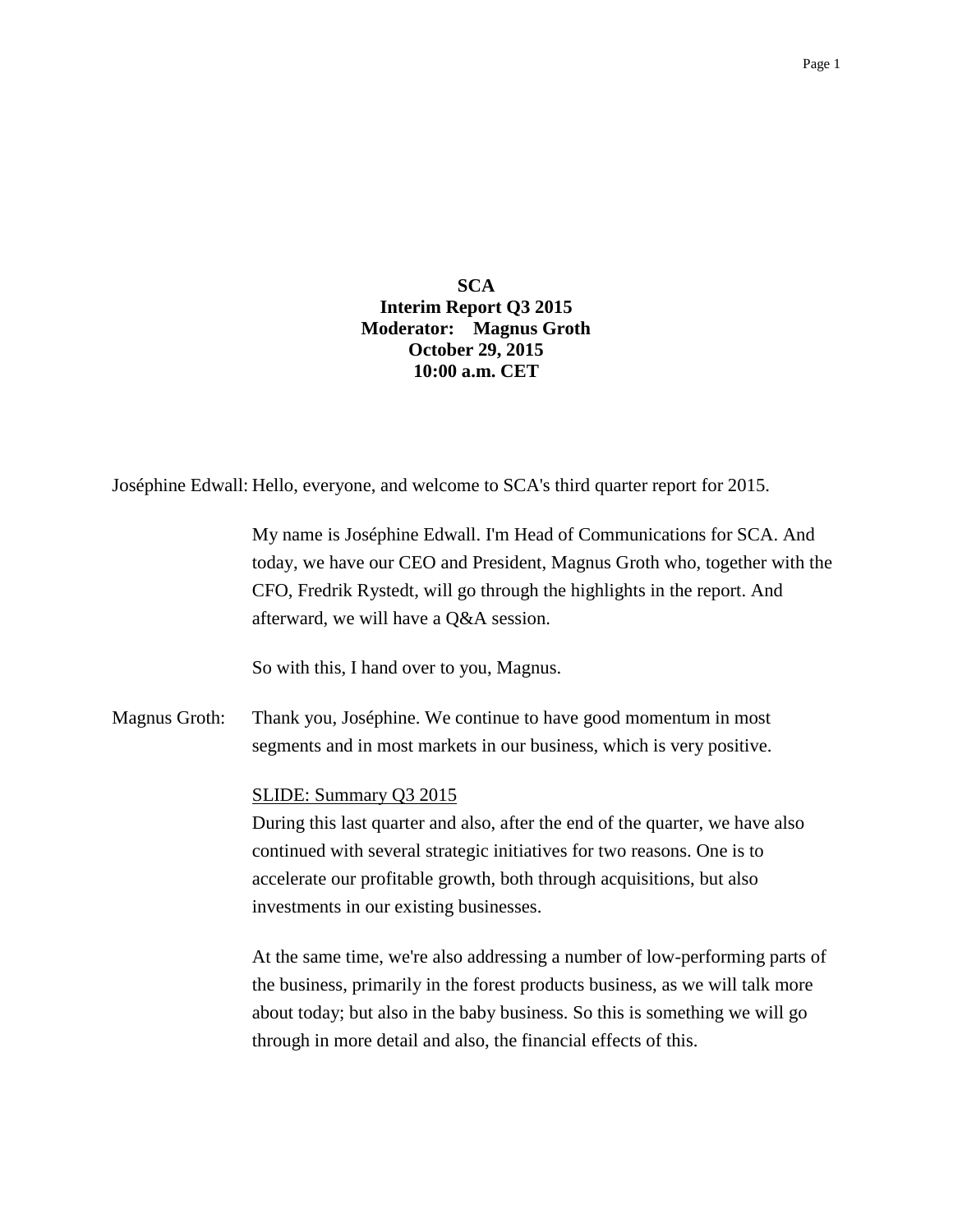#### SLIDE: Group Q3 2015 vs Q3 2014

Looking then at the numbers briefly, and Fredrik will talk more about this. We have continued sales growth organically of 5 percent and an operating profit before items affecting profitability of 10 percent, leading to an improved operating margin of 50 basis points.

Looking at earnings per share, it's significantly down and this is, of course, then after items affecting profitability. So, if you add that back, we actually see an underlying earnings per share growth of 20 percent quarter over last year's quarter. And we continue to show a strong cash flow development.

### SLIDE: Important Events

As mentioned, we have a number of important events since we last met after the second quarter. And looking at the first one, dividing the Group into two divisions. This is a project that we have started and we're progressing well. And we still aim, as we have earlier also informed, that this would be finalized by January 1, 2017.

The new hygiene organization is actually also in place and working, and this has gone very smoothly. There is always some concern when moving into a new organization if there will be a loss of momentum, but I feel that, on the contrary, we have a lot of new energy and it's a revitalized organization.

The final bullet point here. We are included in the Dow Jones Sustainability Indices as an industry leader, which makes us very proud. So we are the leader in the household products group also. And this relates to our code of conduct work and sustainability work, and social responsibility work.

And this is something we work with very, very hard every day. And I want to bring up also in line with this some news that came out just last night regarding an antitrust process in Chile that we announced already in May this year, where there's been another step in this process.

Still, we don't see that this is a material financial impact on the Group in any way. But just, again, being transparent, it's very important for us to state that this is completely unacceptable, whether it's a fully owned company or a partly owned company and that we are also always cooperating fully with the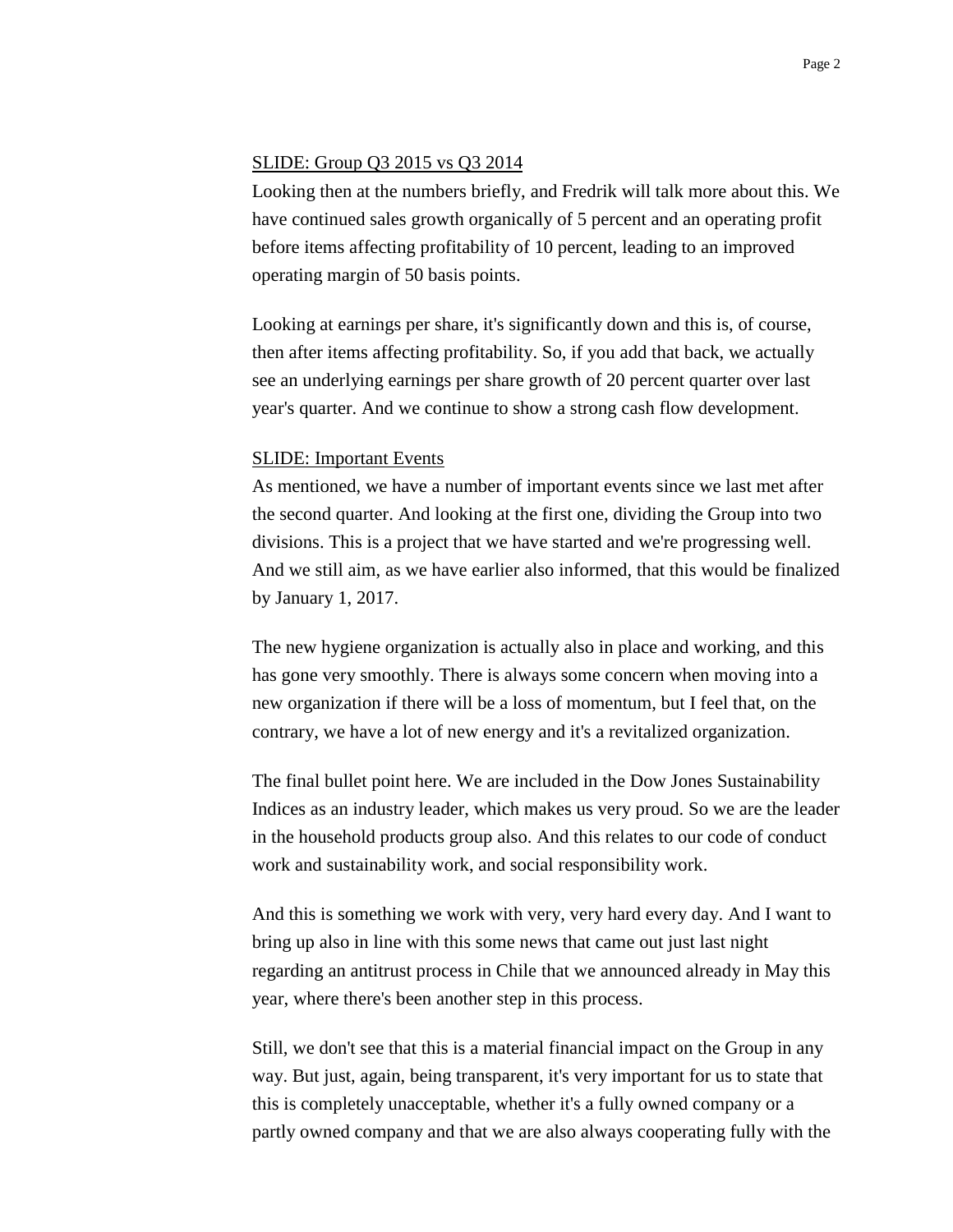governments and the bodies that are working with this. So I just want to bring it up. No financial material impact, but still.

### SLIDE: Strategic Priorities

Moving on then to our strategic priorities. And this is a picture that we stick to. And I think some examples over the last quarter when it comes to profitable growth, is our acquisition of Wausau Paper in the United States; our investment in the pulp mill in Östrand in Sweden; and our investment in Brazil in incontinence care.

Moving over to efficiency. Some examples of work we have done to improve efficiency in the Group is, of course, the restructuring of the Ortviken paper mill that we announced today; again, the pruning of the baby positions that we have done over the last six months; and also, the divestment of Bromma Business Jet, which we announced a few weeks ago.

Today, we also announced that we are divesting our Asian Pacific business to Vinda, and as you know, we are the majority shareholder of Vinda with a 51.4 percent stake.

This divestment and the integration, actually, I am absolutely convinced will have a very, very positive impact in all these three areas because we will achieve synergies on the cost side. This will increase our growth because this will make it much easier for Vinda to expand in tissue outside of China and make it -- also strengthen Vinda's efforts to develop in personal care in China because we have very strong positions in Malaysia, for instance; and also the exchange of product innovations, not only then with SCA Group, but also between these two entities. So those are some examples relating to our strategic priorities.

### SLIDE: Acquisition of Wausau Paper Corp.

And then I have three slides on some of the three major strategic initiatives that we have taken recently. And the acquisition of Wausau is actually very, very complementary to our business, both in terms of paper qualities, where they have a premium paper quality that we do not provide currently, in any large extent in the US, so very strong complementarity there.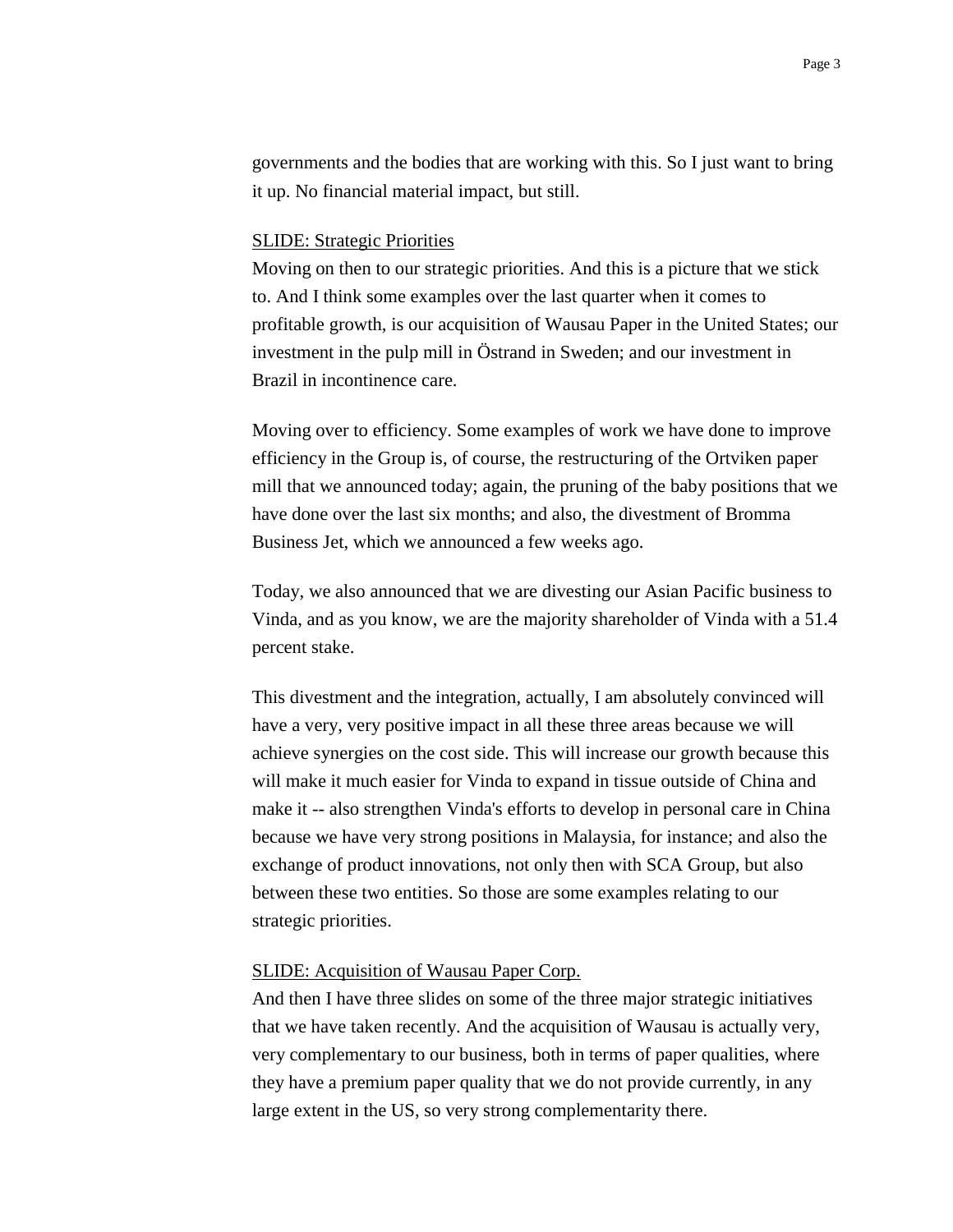And also, when it comes to customer segments where we are very strong in restaurants and catering, in North America, and they are very strong in washrooms.

And the initial response from customers is very positive because they see the benefit of a one stop shop that the combined entity can really provide then all types of qualities, and also products suitable for all different types of segments.

So initial response from our customers and Wausau's customers, what I hear, we are of course, competing vigorously is positive.

I also want to note that we have signed this agreement, but the completion is subject to Wausau Paper shareholder and regulatory approvals, which we expect then at the end of the first quarter.

# SLIDE: Divesting business in South East Asia, Taiwan and South Korea for integration with Vinda

Then over to the divestment of SCA's Asian Pacific business to Vinda. And I think you have the number. Again, I think it's important to note here that this agreement is also subject to approval of the independent shareholders of Vinda, and we expect closing first quarter.

We had the Board meeting yesterday and, of course, the independent shareholders had their representatives and participate, so -- but still, to make this clear. And again, I see this is a very, very positive development for our Asian business in total.

## SLIDE: Intended closure of paper machine at Ortviken paper mill and an impairment loss for the mill

And finally then, the intended closure of paper machine number two at Ortviken, followed by an impairment of the entire Ortviken mill. The paper machine that we are closing is the oldest and smallest machine, with a capacity of 135,000 tons. After this, we will still have a capacity of 765,000 tons. It will still be one of the world's largest publication paper mills.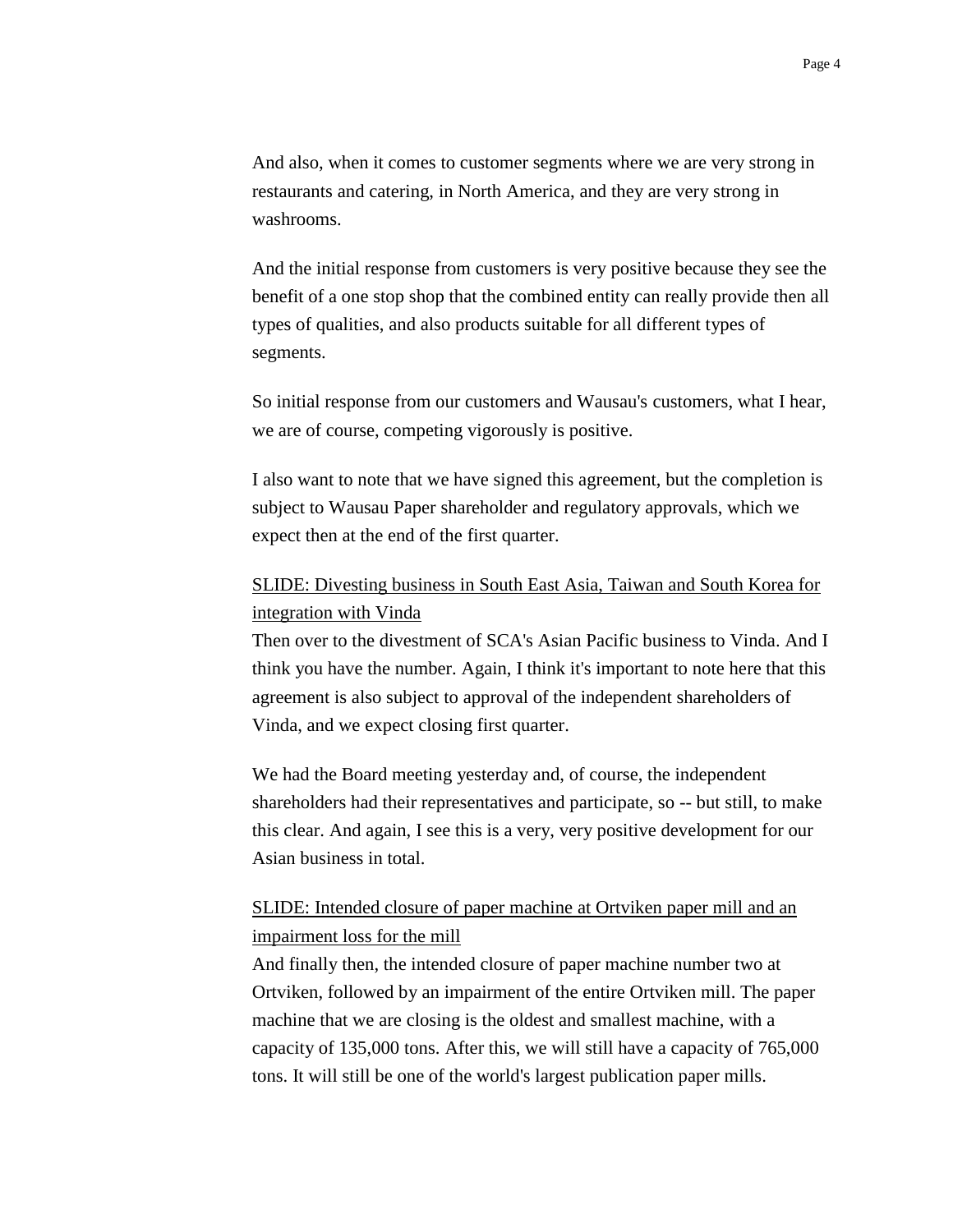But we see that we can achieve a huge efficiency improvement by focusing on the remaining three bigger and more modern machines, going forward. And that this plant will now be very competitive going forward.

OK, Fredrik, if you want to get into the financials.

### SLIDE: Net Sales Q3 2015 vs Q3 2014

Fredrik Rystedt: Yes, I will do that Magus. And I'll start with net sales, and as you can see from the report, we grew our net sales by 9 percent, out of which 4 percent is simple currency translation, mainly coming from the Swedish crown.

> And you've noted perhaps, also in Q1 and Q2, that price and mix were significant contributors to our growth in sales, and that is the same also for this quarter. In fact, if you look at all our business areas, had a positive development in price and mix. And especially so in this quarter, for personal care.

> We have raised prices in many different places. We've done it predominantly in Latin America. We've done it in Russia. We've done it in the European away-from-home business and now in Q3, in the consumer tissue business in Europe.

> So from that perspective, we have been able to compensate a large portion of raw material impact and, of course, adverse currency impact.

Volume was also positive. For tissue and personal care, both grew by 4 percent each. A slight difference for forest. There, we had actually slightly lower sales coming from publication paper, and that we'll talk some more about later.

### SLIDE: Organic Sales Growth

If we look at the organic growth level for the Group and the different parts of the Group for this year, we've had a strong quarter. So both Q1, with about 6 percent; Q2 and now Q3, with about -- both being 5 percent.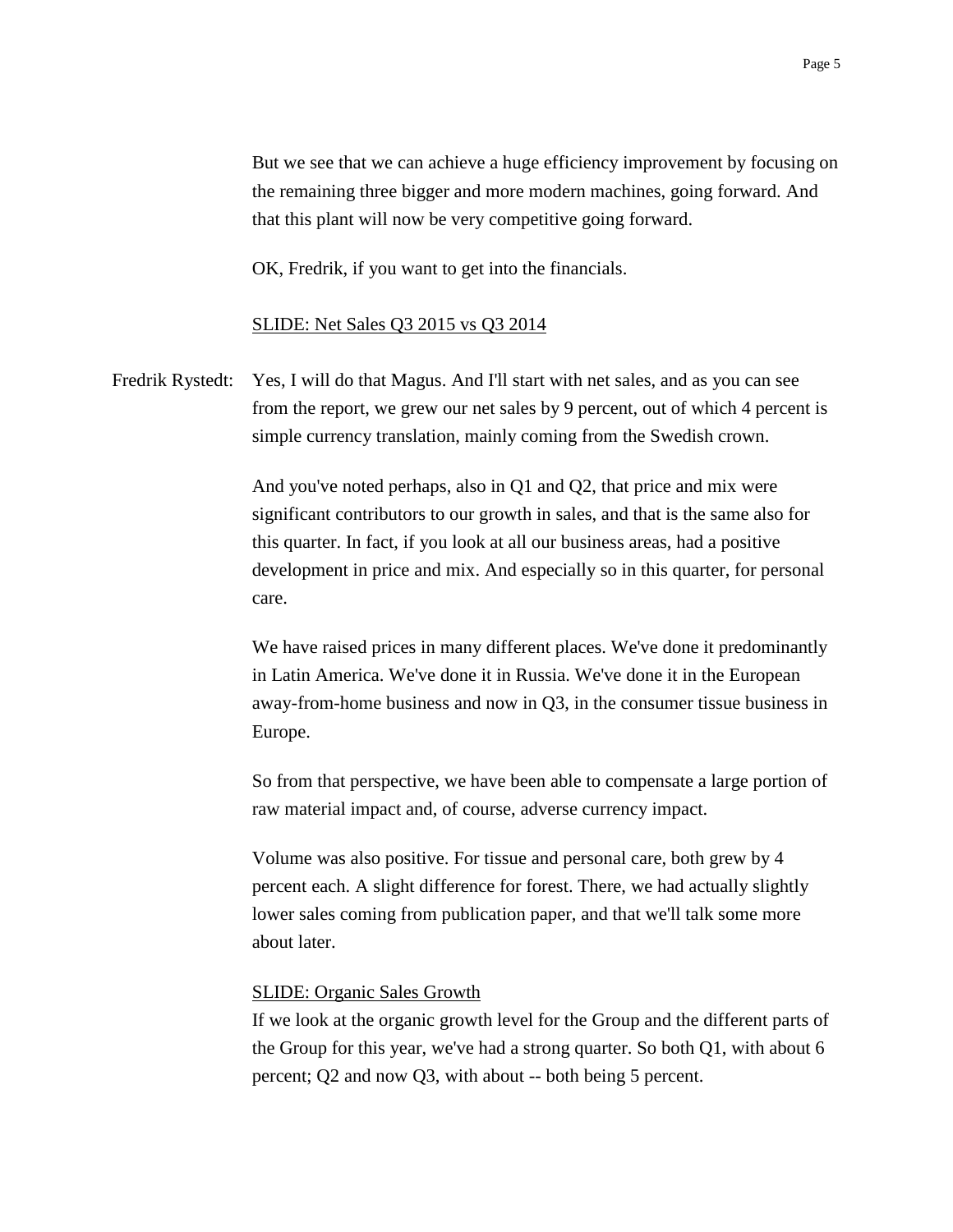That is, as before, driven to a large extent, by innovation, and in personal care, also, new customer contracts that we have alluded on before.

And we have also of course, for personal care and tissue, both had a significant contribution from price throughout this year.

You may, of course, remember that Vinda is a fast-growing company, so particularly for tissue, that's certainly helping growth and the organic growth level for tissue and for the Group as a whole.

If you just look at Vinda, and take that as a part of the total Group, it accounts for approximately about 1 percent of total growth. So again, a strong performance by Vinda, in terms of growth.

### SLIDE: Operating Profit\* - Group Q3 2015 vs Q3 2014

If you look at the operating profit, we increased by, as you can see here, 14 percent, and 10 percent roughly, is organic. So if you exclude the pure translation impact from currency, we grew organically by 10 percent.

We did that despite a very significant raw material impact. This actually accounts for approximately 25 percent of the quarterly profit, so it's a very significant raw material impact.

And a large portion of this comes from tissue. So if you look at the tissue operation, it is, of course, the fact that pulp is denominated in US dollars. The US dollar is strong, and that causes, of course, a very significant increase.

So approximately, of all the tissue impact of (SEK 560m), roughly 90 percent is attributed to currency.

And if you look at personal care, it's approximately 110 (percent) so actually even more than -- it's very, very negative and we've been compensating in other areas, such as oil-based products, for taking it to the full level of increases in personal care. So very significant.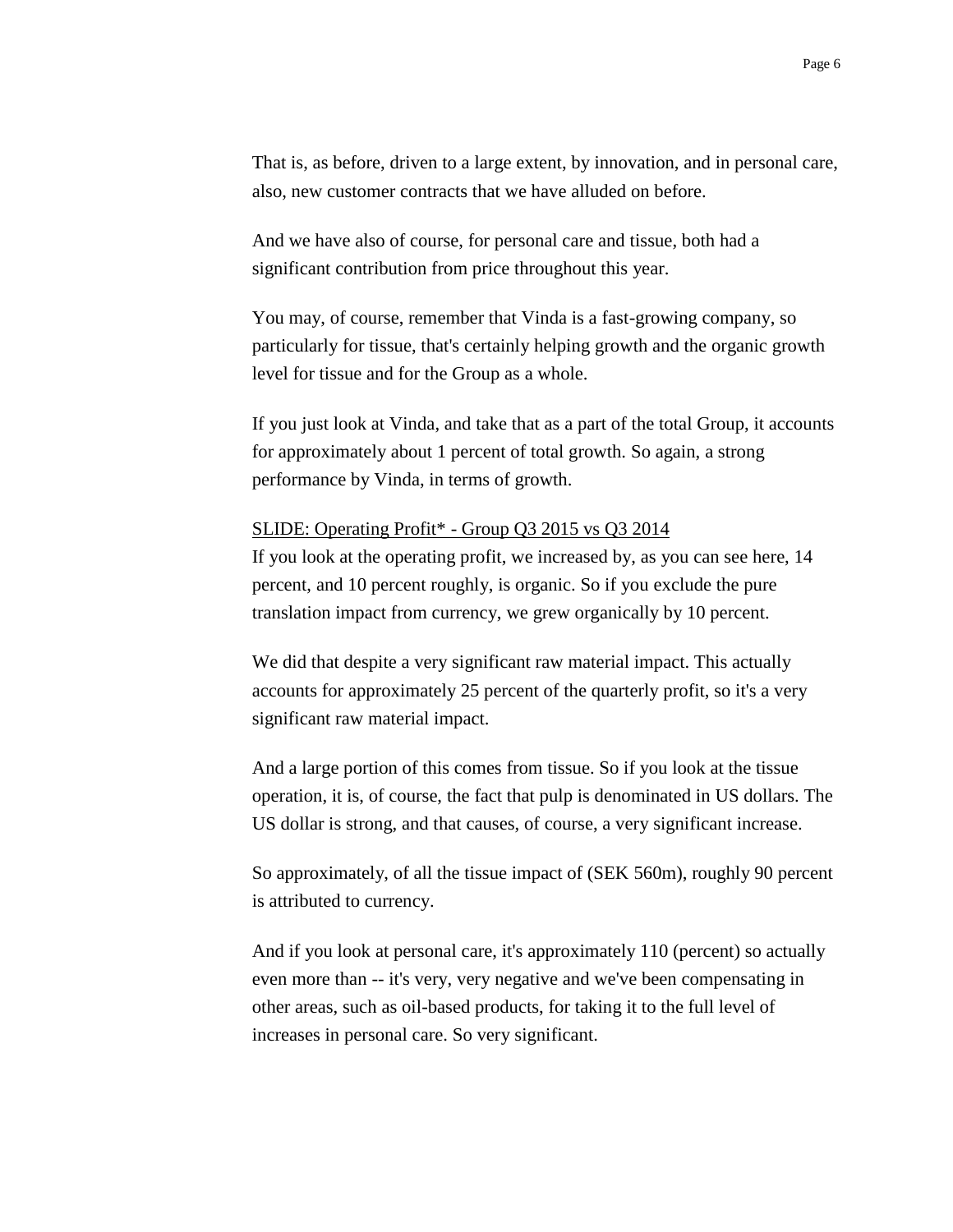We have compensated, as you can see, with SEK 688m in price increases. And this is particularly strong for personal care, so SEK 320m out of the SEK 688m relates to personal care.

SEK 258m or SEK 260m, in that ballpark, relates to tissue, and forest also has a positive price and mix. So price and mix continues to be very positive.

You may wonder, savings. We have said previously that our ambition is to continue to save approximately in line with what we have done in the previous couple of years. And that's also the case in this quarter.

It's a good result in savings. You will actually find that in the other line here, the minus SEK 41m. And of course, it doesn't sound like good savings if you have a minus there, but it's actually a lot of different components.

So basically three things that are negative; inflation, normally salary inflation and all other inflation.

We have fairly large increase, as you have seen also in previous quarter, of A&P, and this has to do, to a large degree, with personal care and the inco efforts that we've put in place, also fempro, to some degree.

And then finally, we also have much higher SG&A, primarily actually in Vinda, but generally, more sales efforts in the Group.

So all those three components, SG&A, A&P and inflation, is more or less fully compensated by the efficiency gains that we have in our business. So once again, a strong performance in efficiency.

### SLIDE: Cash Flow Q3 2015 vs Q3 2014

Look at the cash flow, Magnus alluded to it. On the operating cash flow level, we have improved by 7 percent. If you look at this slide, you can see we're actually slightly lower than we were last year. And the difference between what Magnus showed and this is that here we include also strategic investments, so it's all investments that we have in the Group.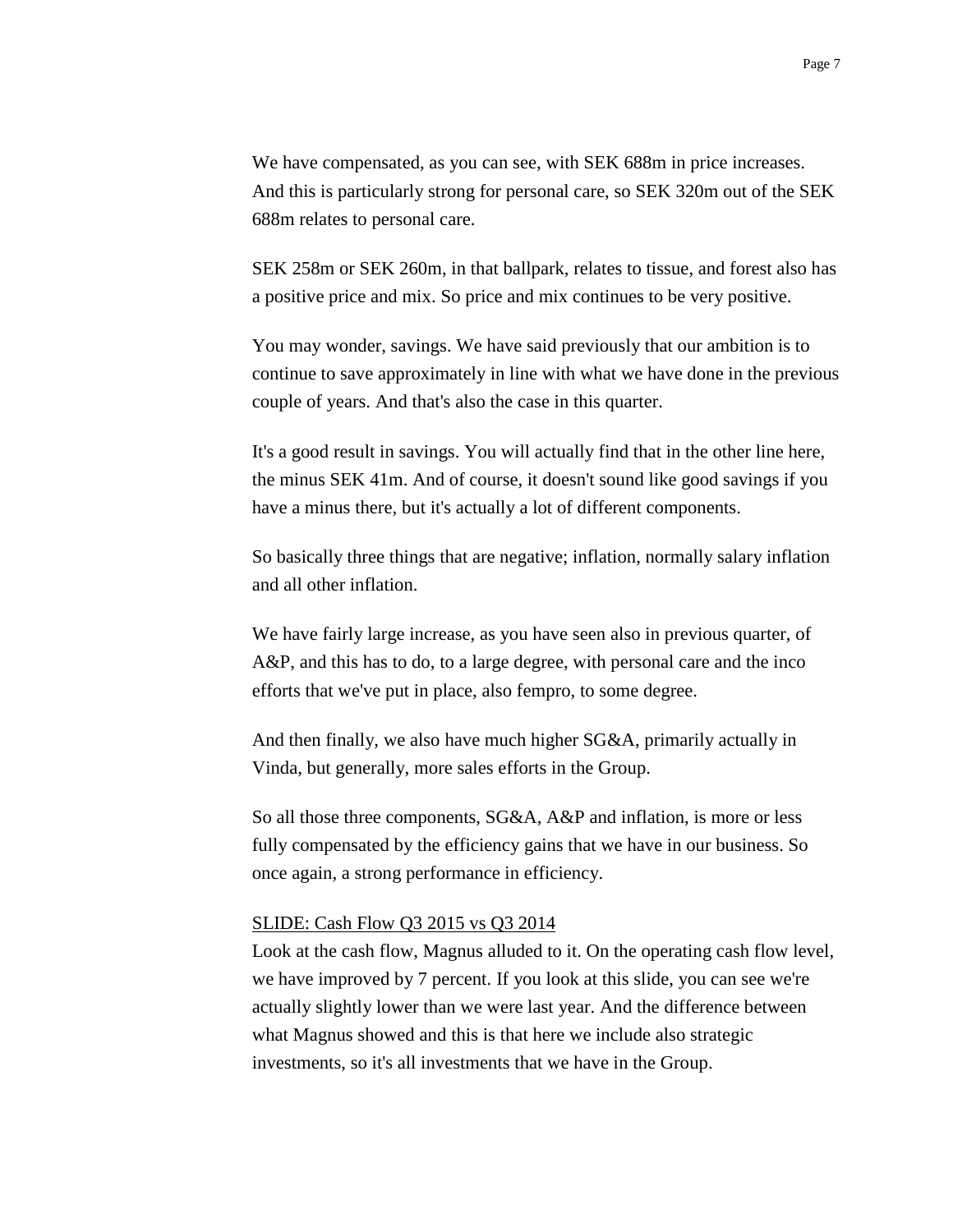And this may not appear to be a good performance but, in fact, it is actually a good performance. Because last year, we had a really exceptionally strong performance in working capital, but it also had very, very low investments.

So, if you look at the capital expenditure here, the SEK 1.7 billion including strategic investments, it's pretty much in line with our full-year forecast of between SEK 6 billion to SEK 6.5 billion. So this is very much as expected.

As before, cash surplus increased a little quicker than EBIT. And, of course, that has to do with the higher depreciation of approximately SEK 130m or in that ballpark.

#### SLIDE: Items affecting comparability Q3 2015

Finally, we have in this quarter a very high number on items affecting comparability, as Magnus already alluded to. Of course, Ortviken and the publication paper, the closure is a very significant part of that, as you can see.

But we've also done two other impairments. If you look at the first one, the Mexican baby diaper business, this is a non-profitable business that we have in Mexico. We are not shutting it down. On the contrary, we've taken actions to improve that profitability from the loss-making situation it is at this point.

But it is our estimate that we will never be able to achieve a profitability level that supports the value we have of these brands that we use in the Mexican business.

And there's a similar story relating to, predominantly, Sealer and Dr. P for the Everbeauty acquisition. So these are pure impairment. They have no profit impact going forward but we don't amortize on those items.

Georgia-Pacific, this is predominantly Orléans that we have already announced and we've also closed that facility. And the rest, divestment of Bromma Business Jet, we have announced and this is the cost for that divestment.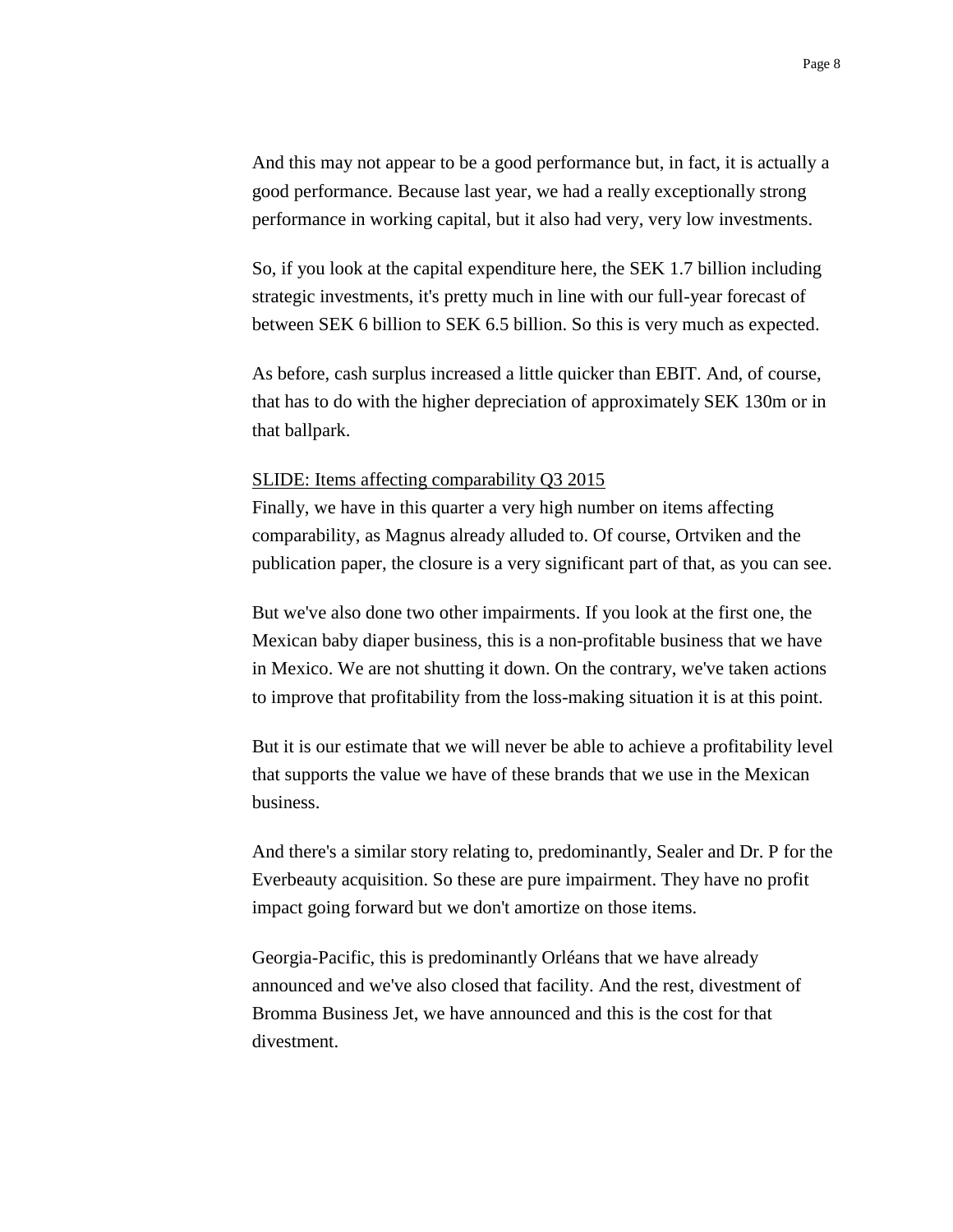And then the last portion, the SEK 111m that you see on this slide, is predominantly advisory fees relating to the two transactions, Vinda and Wausau.

Just a final comment here, this is close to SEK 2.5 billion. Out of this, SEK 460m, approximately, is cash related and the rest is more balance sheet adjustments.

So, with those words, Magnus?

Magnus Groth: Thank you, Fredrik. And quickly, a closer look then at each of our three business lines.

SLIDE: Personal Care Q3 2015 vs Q3 2014

And for personal care, we see good growth both in sales, operating profit and operating margin.

When looking at the operating margin, which improves with 90 basis points, actually, that is including headwinds from raw materials of 240 basis points. So the actual improvement, taking that into account, it's over 300 basis points. So very, very good work with increasing prices everywhere where we've had these raw material headwinds.

Return on capital employed, this is now before items affecting comparability. It's actually above our target rate of 30 percent, so I think this is a good step.

Moving on then to more of the market conditions and how this growth has occured. We have a good development both in mature markets and in emerging markets. And what's keeping down incontinence products, again in this quarter compared to last year, is the development in inco North America retail, where, compared to one year ago, we lost approximately 2.2 percent market share.

In all other markets, the incontinence care business is doing really, really well. And, of course, we are working hard to address the issue in inco North America now, with the new organization we have in place, with the transatlantic inco business.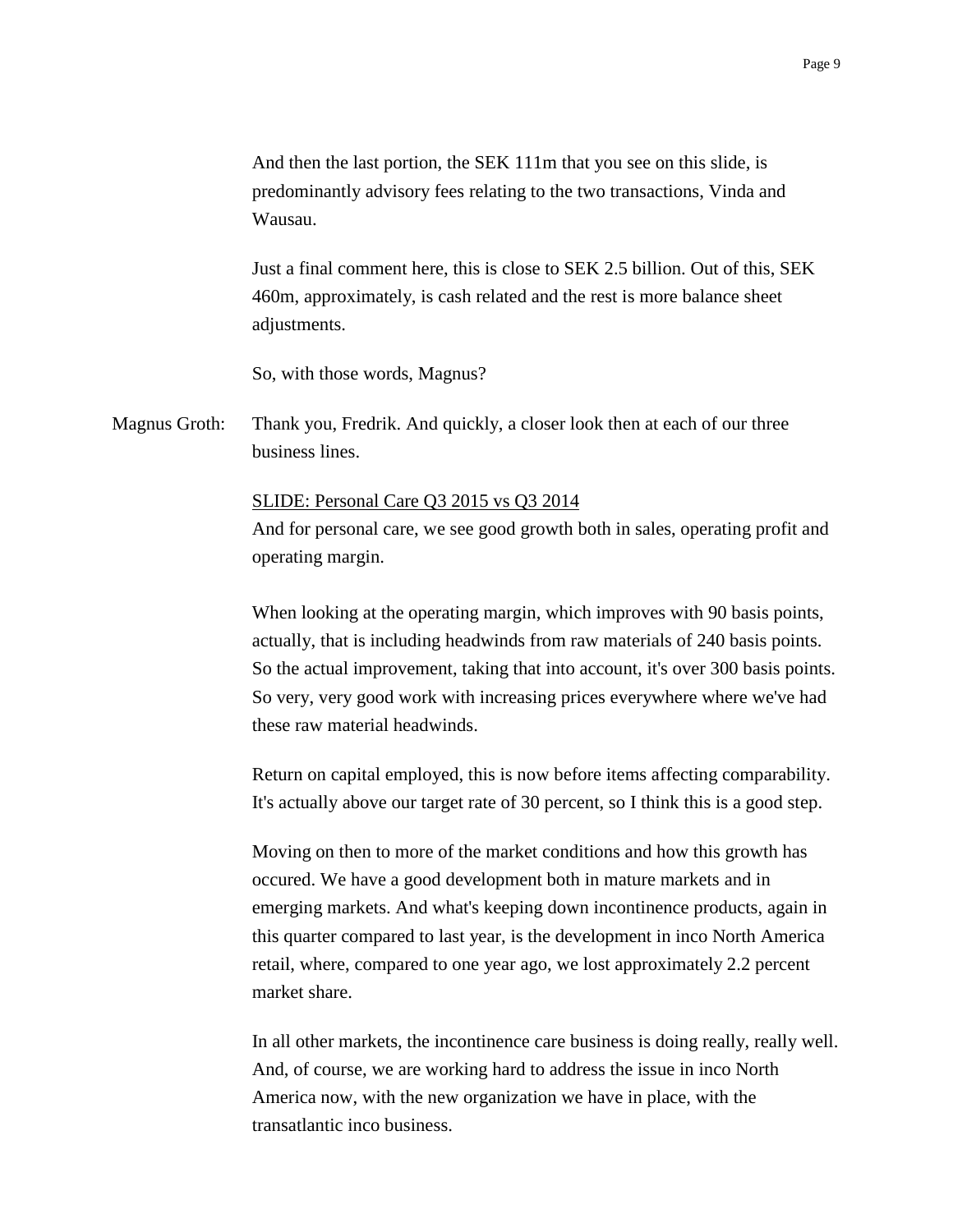Other than that, very, very strong volume development and both baby diapers and feminine care have exceptionally strong volume growth.

And Fredrik mentioned the fact that we are investing more in advertising and promotion, A&P. And actually, this is a very profitable investment when it comes to these categories and especially feminine care because we really see the profitable growth with high gross margins and the high EBIT margin.

So it seems that the more we spend in feminine, the more actually profit and margin we get out of it. So A&P is not only a cost, of course, it's an investment also in growth and profit.

#### SLIDE: Personal Care – Innovations and Product Launches Q3 2015

To mention then some of our innovations, I'd like to bring up Libero Touch, which eight out of 10 parents in Sweden say is softer than the competitive diaper. And it looks like this, it's the best diaper we ever made and it's the softest diaper we ever made.

And not only that, this is our first global launch of a new platform. So we launched this now in Sweden and in Finland. We are launching it in Malaysia, which is the Drypers product. You see it looks exactly the same. And we are now rolling it out also in Russia and looking at other markets.

So it's aligning on one brand platform, one technical platform; this takes time, but we're moving in that direction. So please feel it. Some of you are young enough to still have maybe some babies at home. And then go out and buy it.

#### SLIDE: Tissue Q3 2015 vs Q3 2014

Moving on to tissue, similarly improving net sales and operating profit. The margin is down by 40 basis points. But in this case, the raw material headwind quarter over last year's quarter is 350 basis points. So, again, very, very good compensation through better price/mix, better volume and saving initiatives. And the return on capital employed before items affecting comparability, up 0.4 percent compared to last year, to 13.5 percent near our target of 15 percent.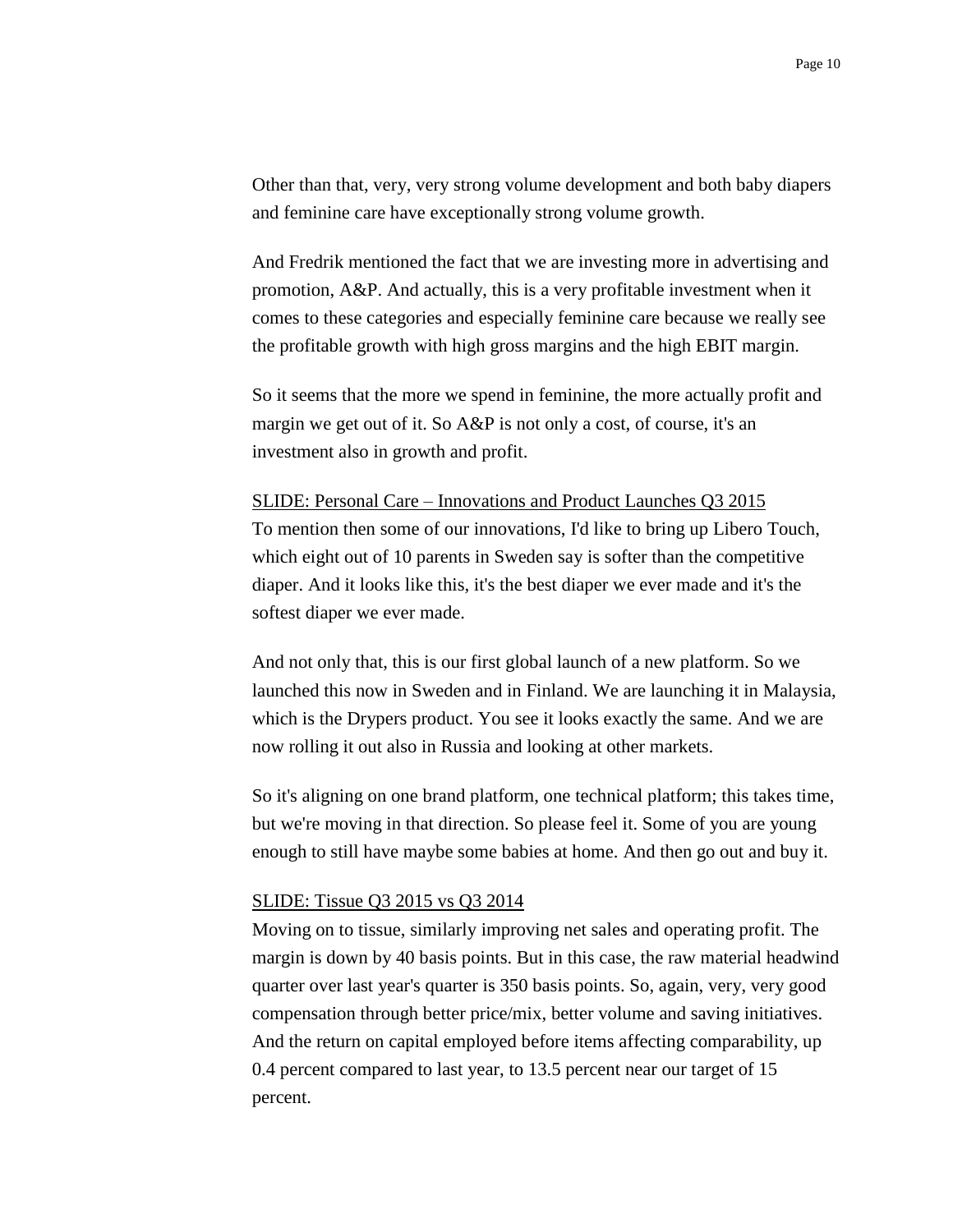And then digging into the different markets and products. We have reasonably good growth in consumer tissue everywhere and in away-from-home in North America, with zero growth in away-from-home in Europe during the first three quarters of this year, partly due to the price increases that we have prioritized before volume.

And as you can see also in the split, consumer tissue and away from home, that also is reflected there. But overall, good growth in the tissue business.

#### SLIDE: Tissue – Innovations and Product Launches Q3 2015

And some innovations, I will not get into them. But, again, this shows the importance of being relevant with both the retailers and the distributors when it comes to Tork and always having new news to show and present.

And, of course, this contributes to our improved price/mix and our improved volumes that we are continuously talking about new, attractive, innovative products with our customers and consumers. So that's why I keep bringing this up. It really underpins the development we see financially.

### SLIDE: Forest Products Q3 2015 vs Q3 2014

And finally forest products, that has zero growth, an underlying volume growth is slightly negative, so the growth comes from price/mix and currency. Operating profit increased substantially, 14 percent-- or 13 percent, and this is very much based on higher prices, including exchange rate effects. So the weaker krona and the stronger dollar really helps our forest products business.

But we continue to see very good cost-efficiency savings in forest products as in the other business units underlying. Also, remember that in quarter 3, we have seasonally low energy costs, for instance. We were also helped by some seasonally low costs here.

### SLIDE: Q3 2015 Summary

And to summarize then; good organic growth in sales and operating profits, both in personal care and in tissue, and we have seen a very good price realization and we have earlier communicated that we'll see a gradual improvement of price realization during the second half of the year.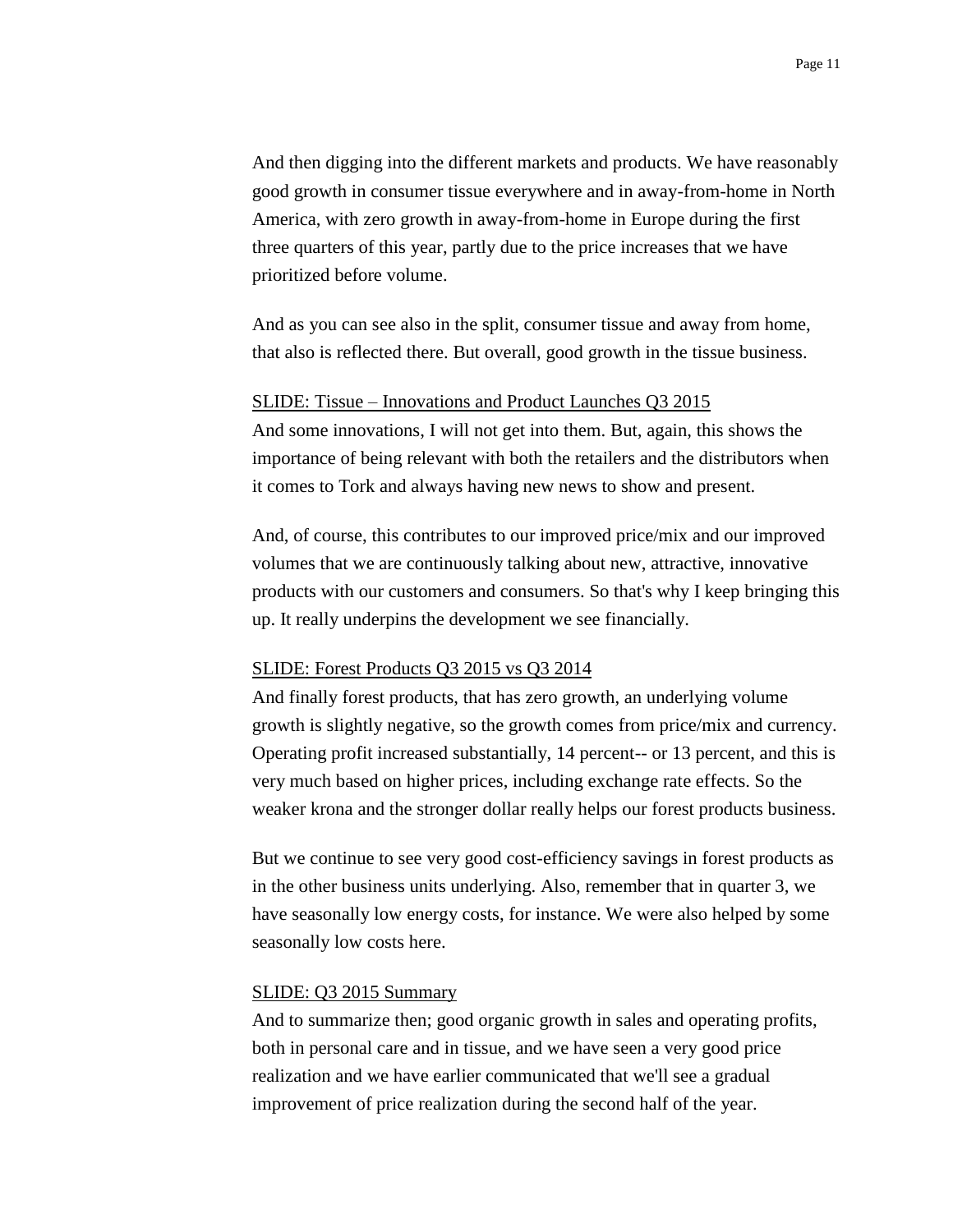And then, now with the good improvement we had in the third quarter, I think we've seen most of it. So most of the initiatives that we have taken and then we, of course, always adjust to the changing currency, taking the opportunity to increase prices.

In personal care, the very good margin we also saw was partly supported by a lower promotional pressure than the same quarter last year and this varies depending on promotion schedules a little bit between quarters.

Forest, very good result. In the material, you can see that we will have some stops for planned maintenance in the fourth quarter. We continue to have very strong efficiency gains and I mentioned the seasonally low energy prices that we had in quarter 3 and normally then, in the next two quarters, we see the effects of winter.

When it comes to the strategic initiatives, we are working very hard both to accelerate our profitable growth through different initiatives, but also, to really address low-performing parts of the business. And that's what makes up the initiatives that we have presented over the last quarter. Thank you for listening.

Joséphine Edwall: Good. Thank you, Magnus. So let's start the question-and-answer session. Please state your name and where you are from. And we have the first question there.

### SLIDE: Q&A

Oskar Lindstrom: Oskar Lindstrom from Danske Bank. I have more of a general question here with regard to the strategic initiatives that you've presented today, but also earlier now after the summer.

> The ones presented so far this year have tilted very much towards forest products with the investment in the pulp mill in Ostrand and towards tissue, with the acquisition of Wausau or the proposed acquisition of Wausau.

And I've also looked at historically, let's say over the past five years, the personal care division, which is your most profitable division, has only received some 20 percent of strategic CapEx.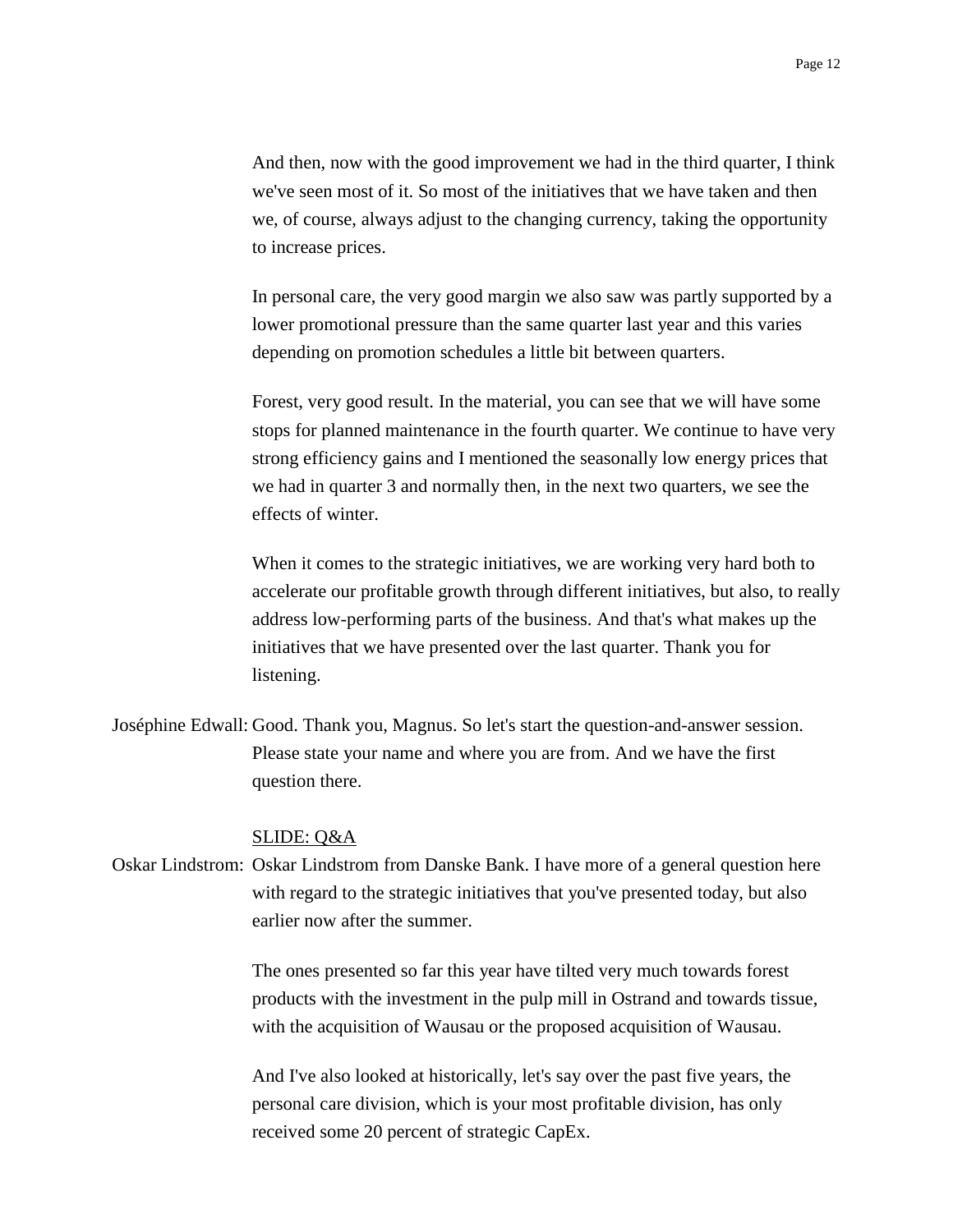Are you happy with that distribution of strategic CapEx? Do you see that changing going forward or should we expect roughly a distribution similar to what we've seen in the past?

Magnus Groth: We want to invest in the profitable opportunities that really enhance margin for the Group as a whole and if you look at the Ostrand project, for instance, this has been prepared for the last two years, so it's not that it happens to happen now because of a change in strategic direction or anything like that.

> And ideally we want to invest, of course, more in the high margin, high growth parts of the business and what we have seen is, for instance, the initiative in Brazil, the initiative in India at the beginning of the year and we are also investing quite substantially in modernizing our machine park and also product assortment, both in incontinence care and feminine care.

And the good thing is that these investments are relatively very low. So, of course, that's why you want to do more of that, but still, it doesn't show compared to some of these other bigger investments.

But I agree that, of course, we would want to do even more in personal care, which has higher margins and higher return on capital employed.

Fredrik Rystedt: Can I just add maybe one thing? Just generally, we also have a lower capital intensity in personal care, so it doesn't actually take that much strategic investments to grow significantly. So just generally speaking, of course, acquisition-wise it takes a lot of money, but if you just grow the business, it has a much higher capital turnover, so that's one issue.

> And the other thing is there are more ways of investing and, of course, one is A&P and sales, and there we have invested a significant amount both in inco and fempro, so from that I mention, we have -- we continue to invest a lot in personal care.

Oskar Lindstrom: If I may, just a follow-up on organic growth within the personal care business area. In this quarter and if I remember correctly also in the previous quarters now, we've seen the highest organic growth in feminine care and baby, and at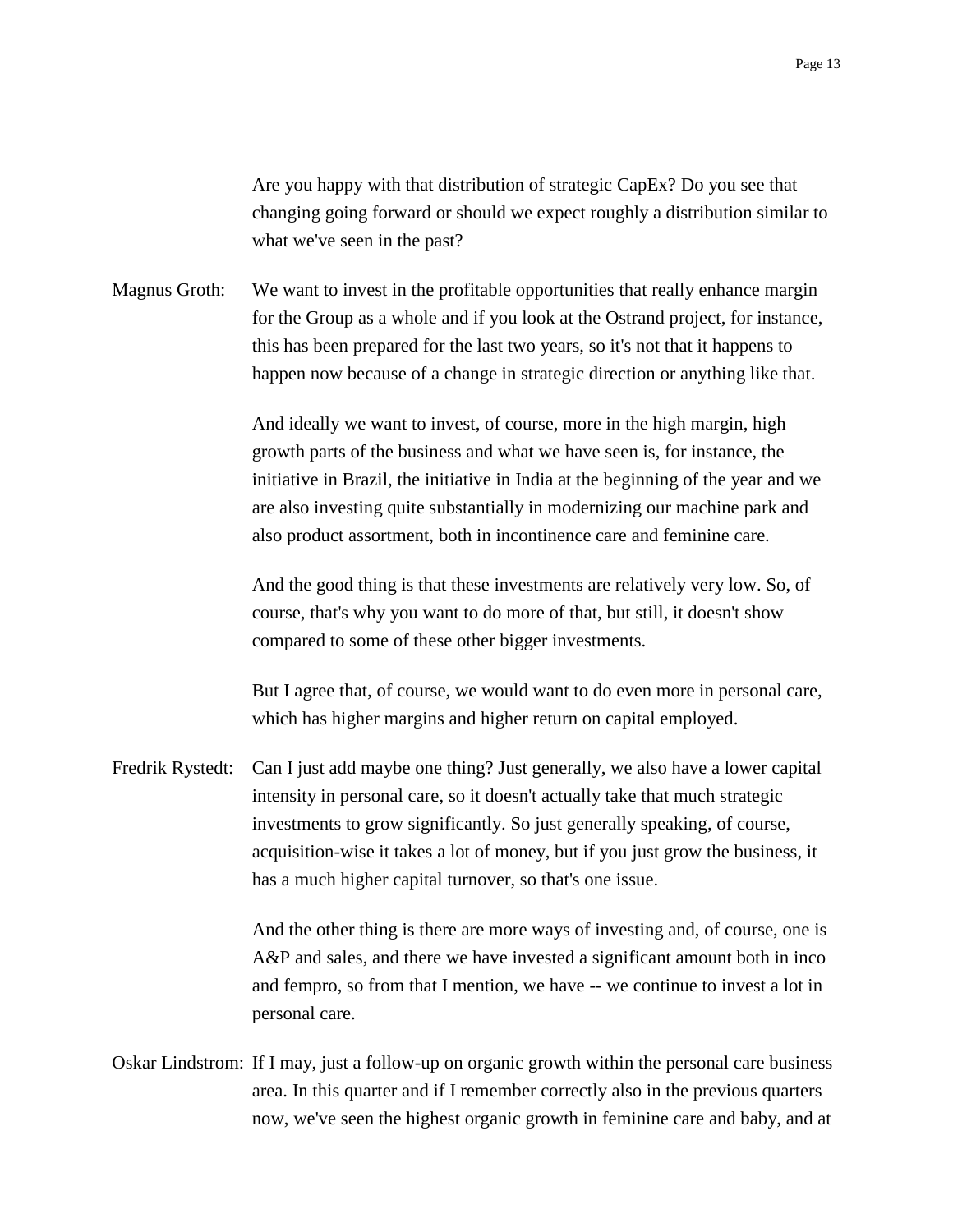least in this quarter, the lowest organic growth within the incontinence business.

Now, you mention that this was due to some of the challenges from competitors in North America within the incontinence business and that you hope that the new transatlantic organization would help to remedy the low organic growth within inco. But don't you feel that there's -- do you feel that there's more you need to do structurally to drive that organic growth from relatively low levels of around 3 percent?

Magnus Groth: We're in good shape in Europe and we are taking more and more initiatives in emerging markets where this category is tiny typically, but we need to really establish ourselves early like we're doing in Brazil, for instance. So yes, we want to grow fast in incontinence care.

> There's also a certain price increase effect in here also that baby and feminine's very strong in some of the markets like Latin America and Russia where we have increased prices substantially, so that accounts for some of the growth that you see in those categories.

I don't know if you want to fill in?

Fredrik Rystedt: No.

Oskar Lindstrom: All right. Thank you.

Joséphine Edwall: So next question.

Linus Larsson: Thank you, it's Linus Larsson with SEB. If we could talk a bit more about organic growth, which accelerated in the third quarter if you compare with the second quarter, and year on year, and maybe we could drill down a bit on that.

> Where do you see organic growth? Going forward you had, for instance, eight product launches in the third quarter. Is that a pace that we should expect going forward?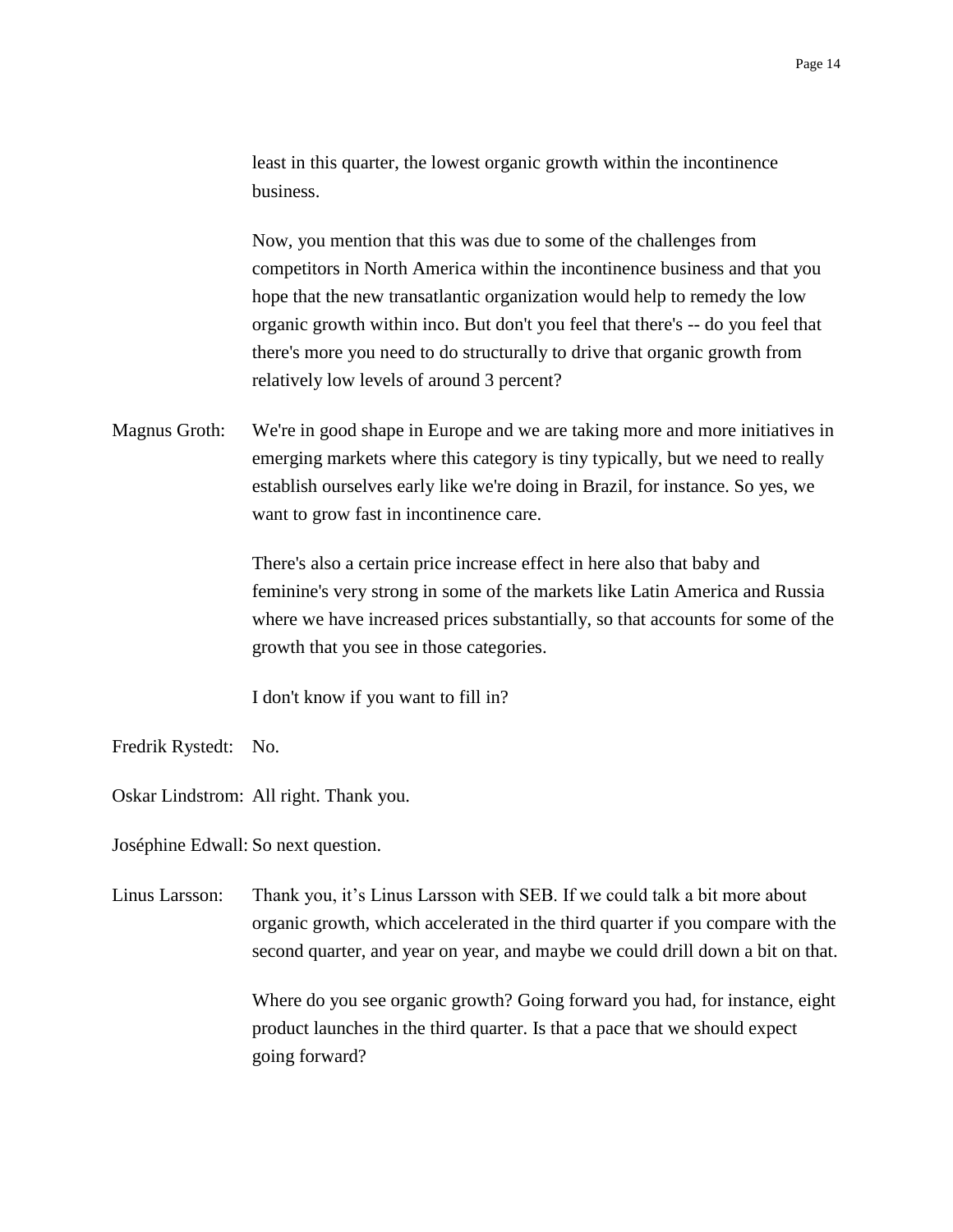And secondly, if we try to break down organic growth into volume versus price/mix and then maybe divide price and mix, could you say something about that?

To what extent have we seen the price impact already from inflationary environments, etc? And could you say something about what the mix component has been and might be going forward; and also, with regards to launches on the volume side, please?

Magnus Groth: OK, so if I start and then hand over to you about the technical issues and so on there. It's very difficult to give an estimate on launches per quarter, but I think if you sum up what we're doing this year, I think that's a good pace.

> What we're also looking at with this global platform is that every launch should have a bigger impact; that we launch on a bigger market, of course, so that we use the same investment in technology but also in developing the advertising, the branding and so on globally instead of in one specific small market which we've done, and still do to some extent still.

So it's not only the number of launches but also the scale of each launch that we want to make them bigger. That was the easy question …

Fredrik Rystedt: Yes, the price and mix, Linus. That varies, of course, over quarter. So we have a positive mix also in this quarter, a positive mix contribution to profit if that's your question. And we have that predominantly, of the SEK 688m that I showed in this quarter is actually price.

> And it's two parts, as Magnus alluded to. The first one is actual price increases in LatAm and Russia and in consumer tissue, et cetera, that we talked about. And the other is a relatively low sales promotion level in comparison to what we had a year ago.

> So price is a higher part of the development in the quarter than mix, and sometimes it goes the other way round. So it depends on, of course, the launch pattern of new products, etc. But mix is clearly positive and it will probably remain that as we go forward, or it will remain positive.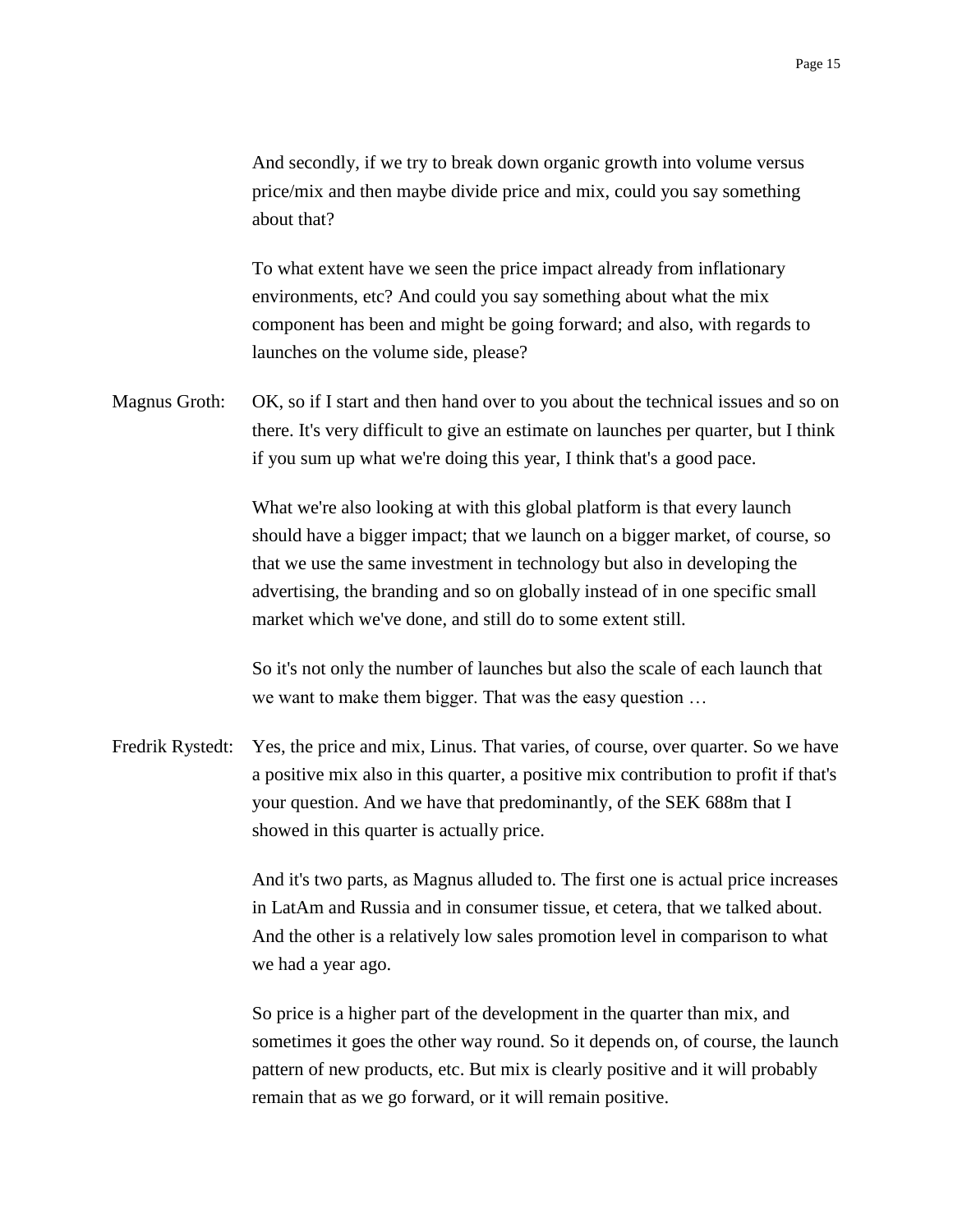| Linus Larsson: | But do you have initiatives out there which haven't yet filtered through in |
|----------------|-----------------------------------------------------------------------------|
|                | terms of price increases in Russia, LatAm, Asia, what have you?             |

Magnus Groth: If we look at the big initiatives in markets that are more stable, like consumer tissue Europe, then most of that price realization we see coming through now in quarter 3, so don't expect a significant continued improvement going forward.

> Then in these more volatile markets, we will always adjust with price increases as necessary, as the currencies fluctuate.

- Linus Larsson: And what you just said, does that go for the European tissue business as well? Have you already realized the price hike gains that you're expecting to compensate for raw material cost increases?
- Magnus Groth: A large part of it for this time. Of course, then we have new negotiations coming up next year. In away from home, we are still in negotiation and pushing price increases to -- that would then take effect beginning next year in Europe and in North America.
- Linus Larsson: Great. Thank you.

Joséphine Edwall: So next question, over here in the front row.

- Mikael Jåfs: Thank you. Mikael Jåfs from Kepler Cheuvreux. I'd like to continue a little bit on this price discussion, as you talked about, raising prices in emerging markets. Is there somewhere sort of threshold where the consumer in those parts of the world will have difficulty in continuing to pay up?
- Magnus Groth: I can say that we are positively surprised by how -- that our categories seem to continue to grow at the pace that not some other categories do, so that our categories are quite resilient. Because of course in countries like Russia, in Malaysia now, the purchasing power of the average consumer is down 20 percent, 30 percent, 40 percent. And at some point, that should impact growth one could assume.

But so far, we continue to see a fairly good growth because, of course, the penetration is still so low in these markets, and you still have a growing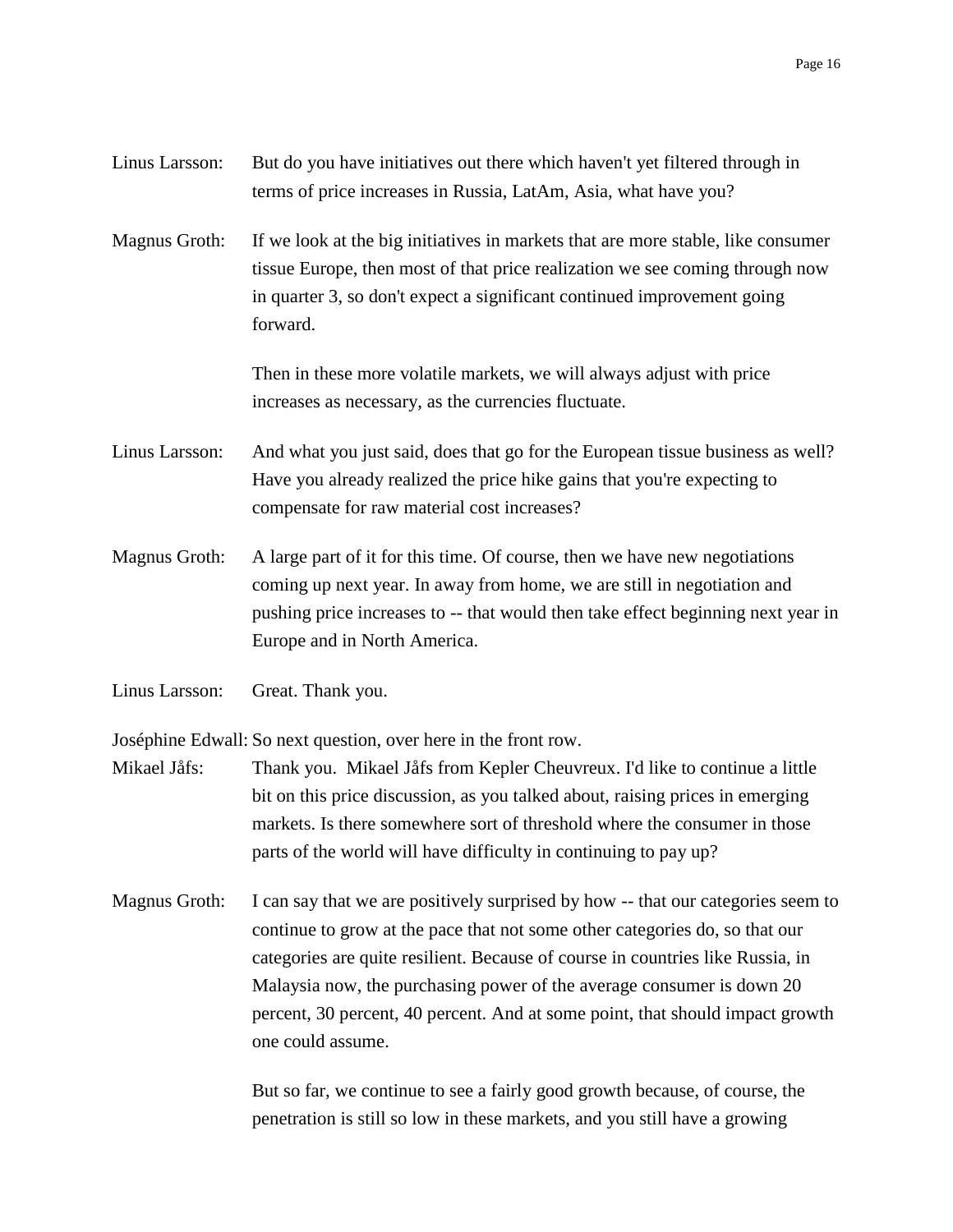middle class. And this is also the categories that consumers still want to buy and invest in, even when their overall purchasing power comes down. It's a very important essential.

- Mikael Jafs: Thank you. And then just a housekeeping question. On the sale of your Asian business to Vinda, did you state anywhere what sort of the benefits or cost savings from that would be?
- Magnus Groth: No, other than the fact that we are closing our Asian Pacific business unit office in Shanghai, and that we will have SEK 90m of costs relating to that. So that's a short-term synergy, but then we foresee bigger synergies going forward, but those we haven't stated, no.
- Mikael Jafs: Thank you.

Joséphine Edwall: So any other questions? OK.

Oskar Lindstrom: Oskar Lindstrom from Danske Bank again. Coming back to your changes in emerging markets, where you've now sold most, I would assume, of your East Asian hygiene business to Vinda; you've previously reduced your stake in or sold off your Australian and New Zealand business. Today, what percentage of your exposure to emerging markets within hygiene is in joint ventures? Do you have a --?

- Magnus Groth: In Vinda, which is not a joint venture, because we are the majority owner, and Familia which are the big ones. And what could that be in billions? It will be over 10 percent of sales would be a more exact number -- of our overall sales. So if you have 32 percent in total sales, it would be then a little over one-third of our emerging market sales. That is in either Familia or in Vinda.
- Oskar Lindstrom: Do you have a strategic view of -- that you prefer joint ventures or you would like to be a full owner? Or is it more whatever works in each specific market which is the preferred strategy?
- Magnus Groth: With a choice, full control and full ownership, definitely, but then, what you can actually achieve varies from market to market. But if you look at the trend over the last couple of years, we've been rather pulling out of joint ventures.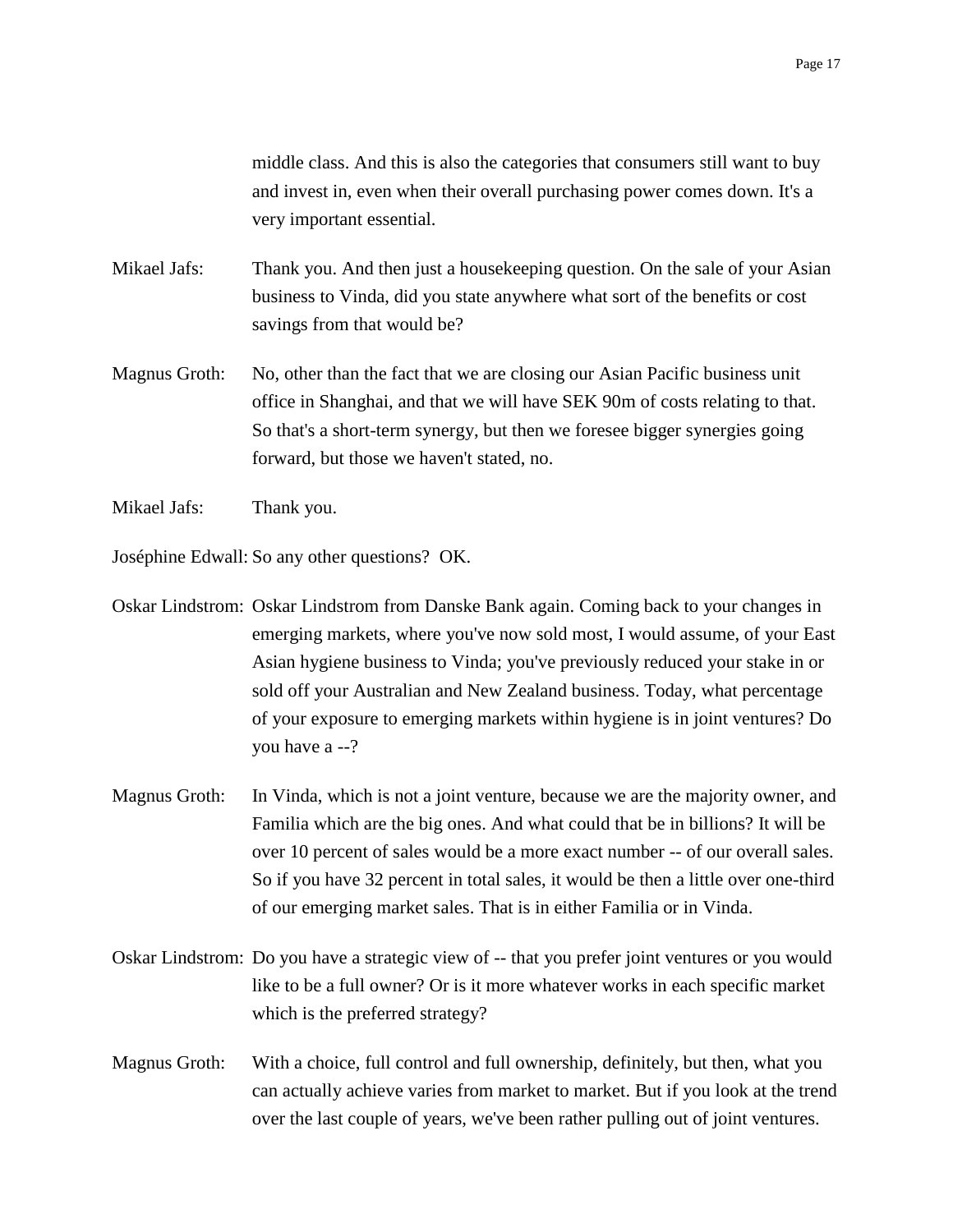We pulled out of the joint venture in South Africa, for instance; one that we had in the Middle East that we did last year. With the majority stake in Vinda, still, of course, we have an important partner and it's listed, but we're still the majority shareholder there, so that's our preference and that's the direction we're moving in. So don't expect to see any more joint ventures going forward.

Oskar Lindstrom: All right. Thank you.

Joséphine Edwall: Next question?

OK. So, then let's open up for the telephone conference. Operator, please bring us the first question.

Operator: Yes, your first question today comes from the line of Kartik Swaminathan from Merrill Lynch. Your line is open.

Kartik Swaminathan: Hi everyone, Kartik Swaminathan from Bank of America, Merrill Lynch, thank you for taking my questions.

> The first was on your EM footprint. So, with regards to the Vinda transaction, I've only just started to get through the material that Vinda has been distributing and I appreciate that, given they're a listed co., certain comments will have to be relegated to their own management team, but I wanted to clarify where does the transaction leave your balance sheet if it's going to be financed partly with their own equity and also through what I'm guessing to describe as an intracompany loan?

> And the second part of that was, given that you've made very substantial progress on your EM footprint, where does that leave you towards your target of bringing up your EM margins towards that of your developed market businesses? And how does that translate into your Group target of hitting, if I recall correctly, 13 percent return on capital?

So, after these initiatives, should we assume that the Company should be hitting that run rate either Q1 or Q2 2016?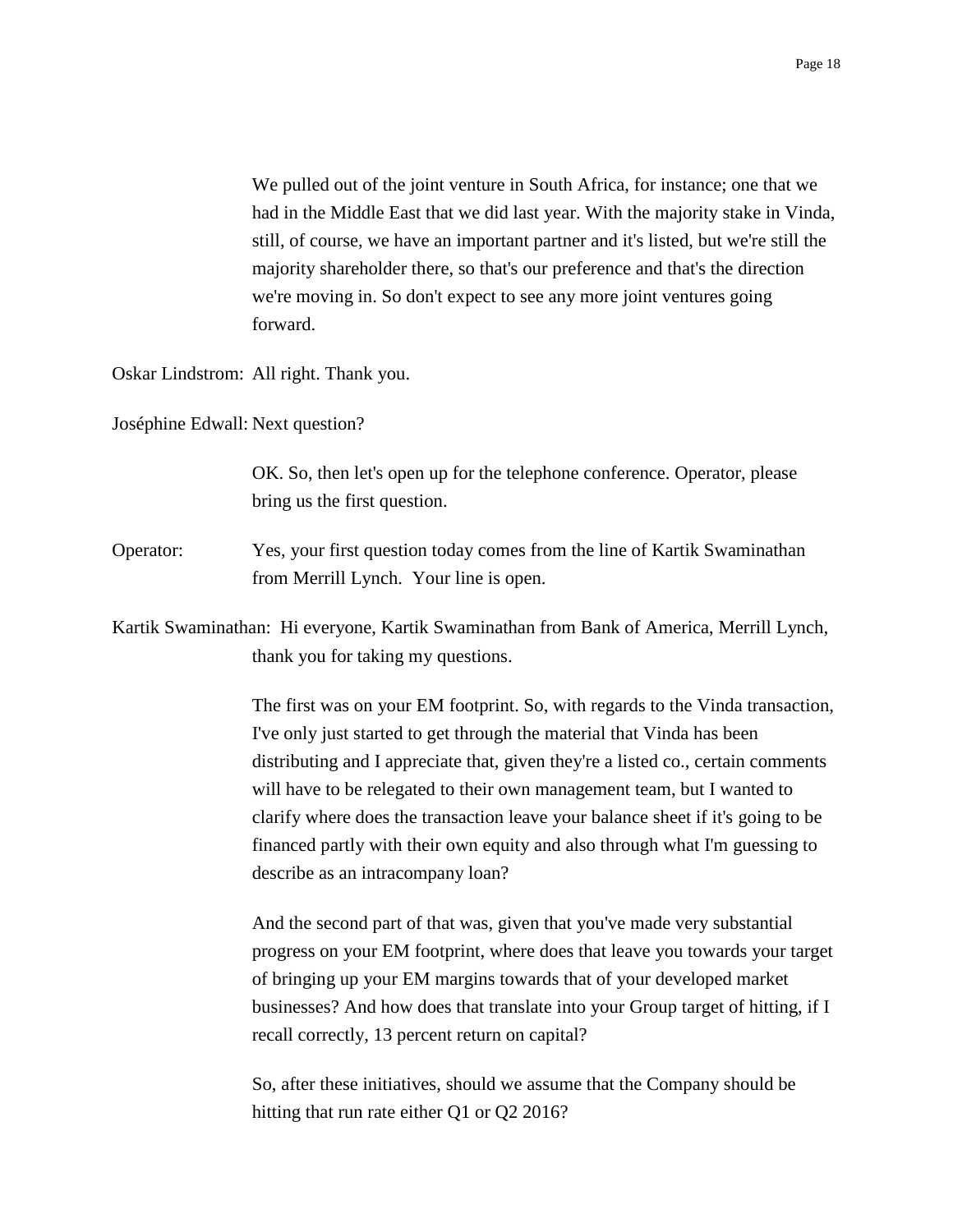The second question I had was on raw materials. So just some clarification on what can be happening with pulp into Q4 and the remainder of the year and, of course plastics and polymers, given there seems to be a clear dislocate between what we're seeing on the screen on Bloomberg relative to what the Company is experiencing.

And the final question is on adult incontinence. So if you could perhaps qualify or give us a qualitative opinion as to how much the North American retail business is a drag on this year's 3 percent growth run rate.

And, secondly, whether there's been any change to the intensity of promotional activity in Europe from the likes of P&G and some of your other competitors, given that you were talking about a very positive return coming out of the A&P investment that you're currently putting to the market.

- Magnus Groth: OK. Starting with Vinda, initially the gearing of Vinda will increase. We will support Vinda with an intercompany loan, as you mentioned, but over time, we have a plan that gearing will come down. So that means they can continue on their very ambitious growth trajectory and while still keeping the balance - the ownership stakes that we have today which is very important, that free flow stays above 25 percent and that both Fu An and SCA keeps our current stakes.
- Fredrik Rystedt: Can I just add maybe to that? Your question, I guess, on balance sheet, first of all, we consolidate Vinda already today, so it's already part of the Group and the actual transactions will have very limited impact on the balance sheet of the SCA Group, so just a clarification.
- Magnus Groth: Yes, OK. And the more specific questions regarding Vinda, you will have to ask the management of Vinda.

When it comes to the emerging market footprint, this is an ongoing process. So we don't give any forecasts regarding margin improvements going forward but, of course, we hope and expect that the work we're doing will have a positive effect eventually. But I can't be more specific than that.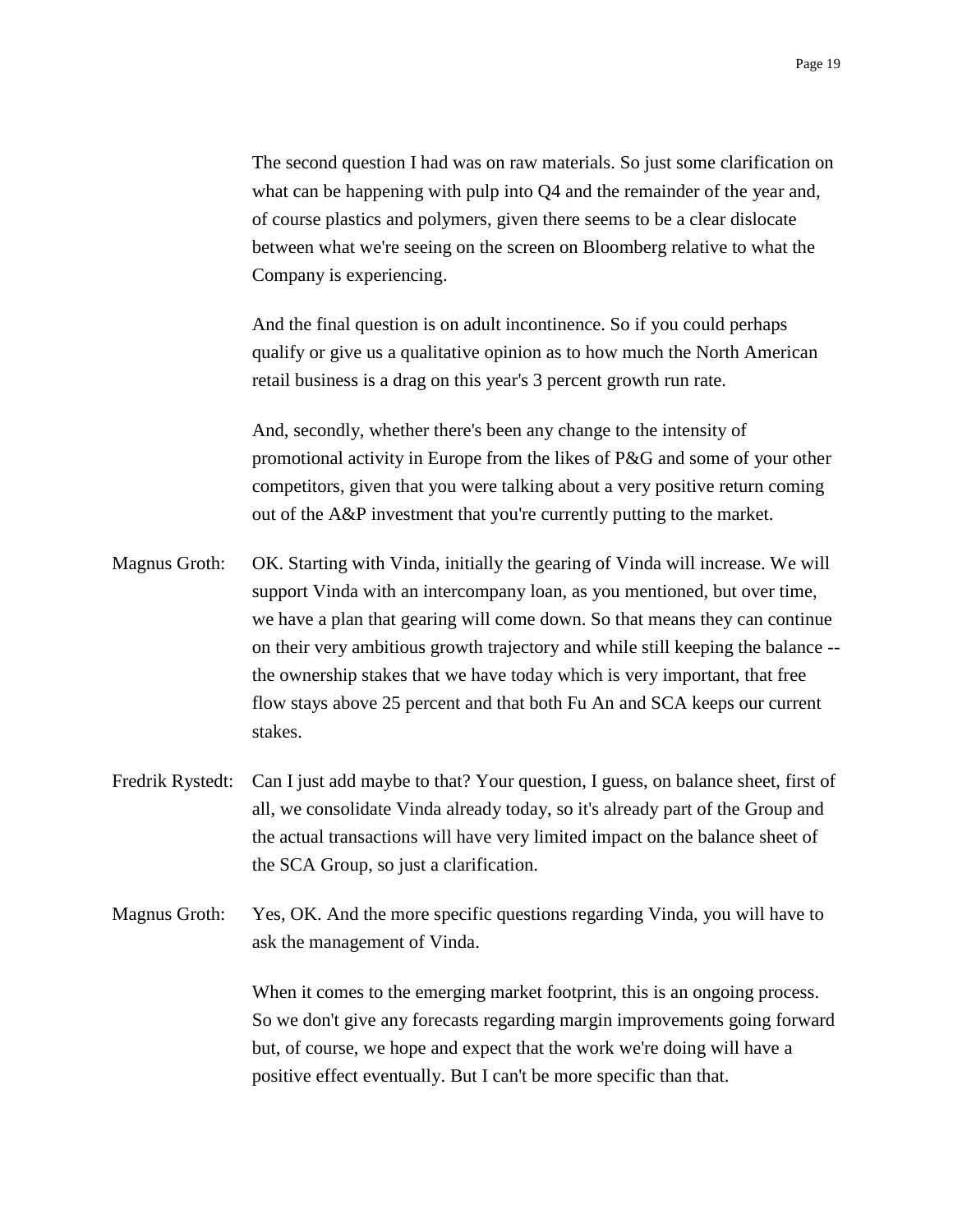And the North American inco drag. Maybe I leave that to you to think about, Fredrik, but when it comes to the P&G launch that we saw now over a year ago in Europe and in North America, and they're still rolling out in some markets, they are still hovering below 10 percent market share in almost all markets where they launched, also in the US actually. And we feel that --

We have lost some market share to P&G and also in that initial phase to private label, but we feel that market shares are now stabilizing, and more positively, the underlying market growth has really, really increased in Europe and in North America. So it's double digit and remains double digit in many markets because of the increased, again, advertising and promotion pressure from us, from Procter and from others.

And, of course, that's helping us in Europe where we are the incumbent and have a very strong market share; less in North America, where we are reviewing our strategy.

Again, remember that if you look at our overall inco portfolio, it's a mix of healthcare and retail where retail is the smaller part there and where inco North America is a quite small part of our overall inco portfolio.

Fredrik Rystedt: I think your question was whether inco US was a drag on profitability. We don't actually give numbers for individual categories or geographies for competitive reasons. So we don't comment on that.

> But needless to say, of course, there's been a significant launch in the US so profitability has been impacted, needless to say, from promotional things and more competitive pressure. But we don't give away numbers for individual geographies.

Kartik Swaminathan: And finally, on raw materials, if I may?

Fredrik Rystedt: What was your question on raw material?

Kartik Swaminathan: Sorry, yes, it was on understanding where pulp is heading given we're seeing quite a lot of negative pushback from apparently Chinese purchases. And secondly, on plastics and polymers, moving into the fourth quarter.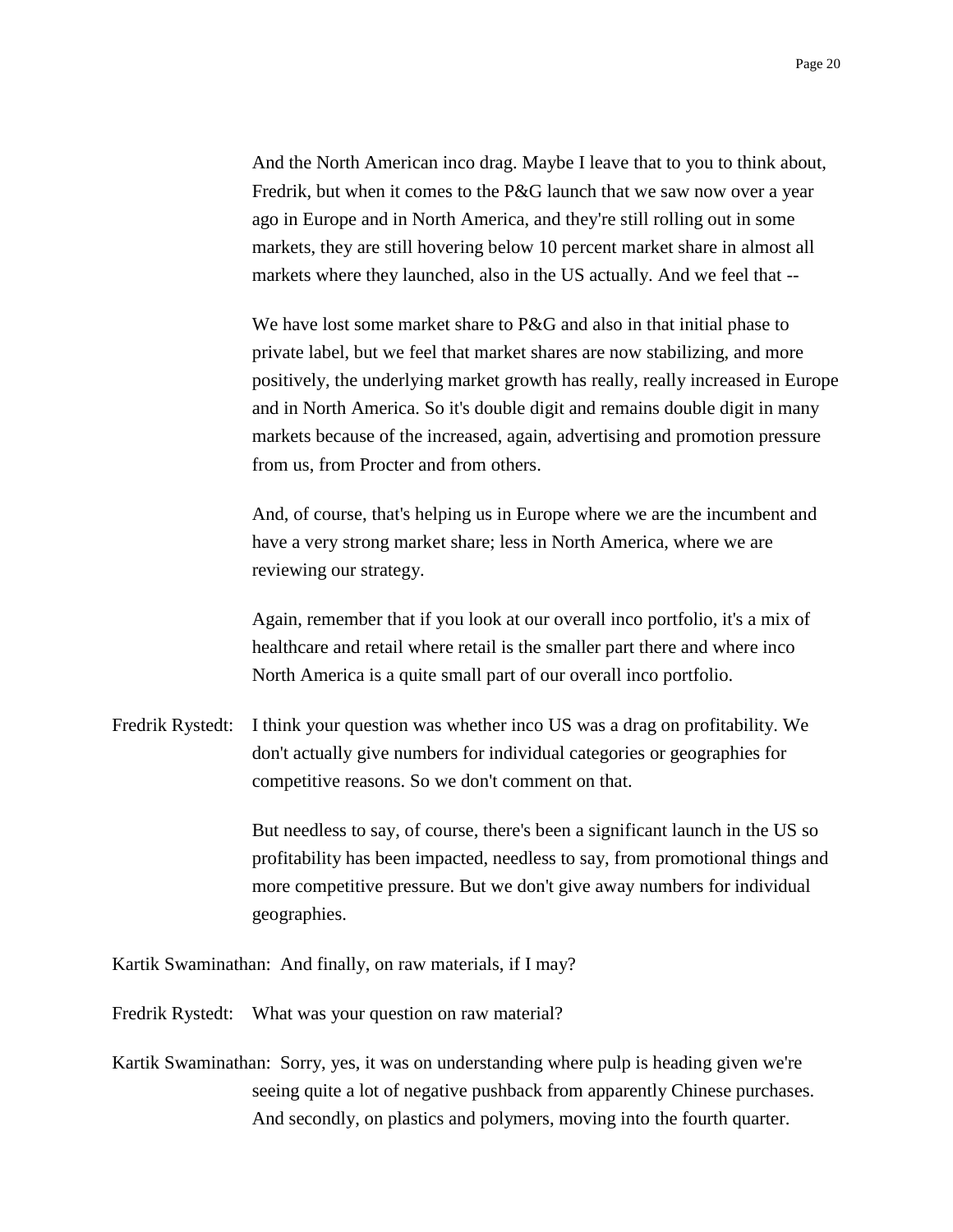Fredrik Rystedt: Again we don't really forecast. It has been a fairly stable now level on pulp and over time, of course, in dollar terms, it should be stable or perhaps even slightly increasing, but it's always difficult to predict.

> Our main issue, as you have seen, is, of course, the exchange rates. That's the impact for us, not the actual pulp level, if you take the hygiene business.

If you look at the oil-based material, it's been fairly, you can say, odd trend. So if you look at the plastic indices, they were coming down quite significantly in the first part of this year, so the first quarter.

And then we saw an increase, a considerable increase, back again back up to higher levels than at the starting points during summer, and now we've seen plastics indices trading down.

And, again, this is at the same time as oil prices have been stable, or very low. So, of course, if this stays the way it is now with a lag, we should have a slightly positive impact towards first or second or maybe more in the second quarter next year, but it's really difficult to predict at this point of time.

It should be slightly positive.

But right now, plastic indices are coming down and that should mean over time that oil-based materials should come down.

Kartik Swaminathan: That's great. Thank you very much.

Joséphine Edwall: So operator, you can take the next question please.

| Operator: | Surely, your next question comes form the line of Celine Pannuti from |
|-----------|-----------------------------------------------------------------------|
|           | JPM organ. Your line is open.                                         |

Celine Pannuti: Yes, good morning. I would like to follow up on that last point on raw material. So I think in previous quarters, you help us understanding the moving part for the next quarter. So could we do the same here? Because I understand your point on the absolute US dollar-based raw mat, but then FX,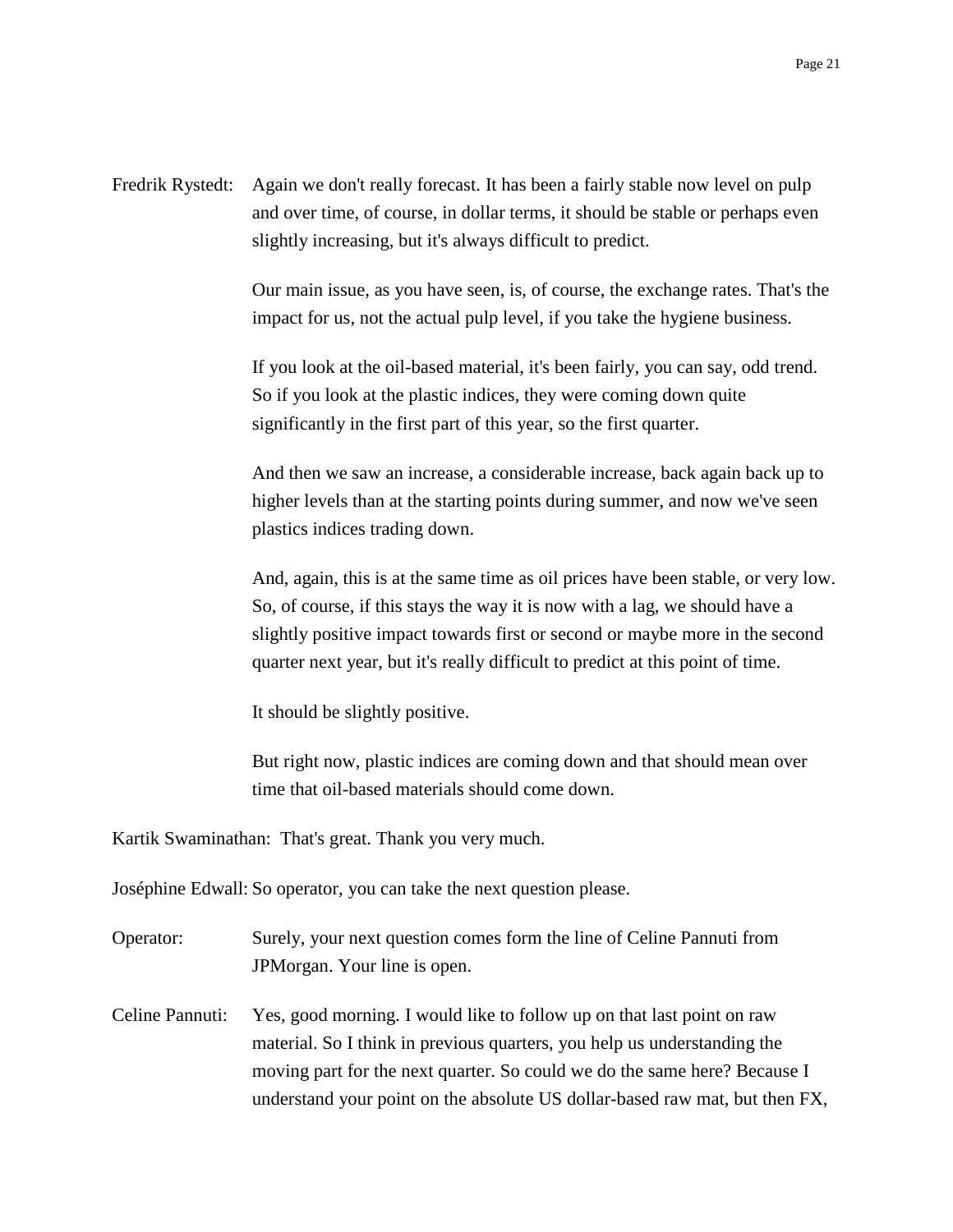as you just pointed, has had a big impact and we should anniversary that given that the dollar strength really started in Q4 last year.

So, could you please maybe if we look at personal care and if we look at tissue, give us a bit of an estimate of how we should model those raw material impacts in the next quarter? That's my first question.

Fredrik Rystedt: Yes, I can try and do that. It's always difficult without having a real good crystal ball, Celine, but I'll try to do that.

> First of all, we don't expect any major changes in comparison, if I start at that end, in comparison to Q4 versus Q4 of last year. If you look at Q4 versus Q3, if you take personal care, we expect slightly higher raw material costs, and this is more negative transactional effects, and predominantly, actually coming from emerging market currency. So they have continued to become weaker and therefore, we expect a slightly higher raw material level.

If you take tissue, also there, slightly higher prices, and this has to do with hardwood pulp in US dollars, so that's an underlying price increase in hardwood pulp. And for forest products, basically stable.

So this is pretty much the outlook. But again, of course, currency has such a big impact, so depending on what the dollar will do or not do and an emerging markets currency will do, that of course, will impact more I think.

- Celine Pannuti: So, just to recap. So, if I look at tissue, it's slightly higher in US dollar but the dollar, I think you mentioned, was 90 percent of the hit, that should anniversary in Q4.
- Fredrik Rystedt: Yes, you're right in comparison. If you look at the comparison Q4 versus Q4, so the dollar rate was, I think, \$1.25 in average during Q4 and it's clearly lower now. But if you look at Q3, it was roughly about \$1.35, so if you just compare it –

Magnus Groth: Last year.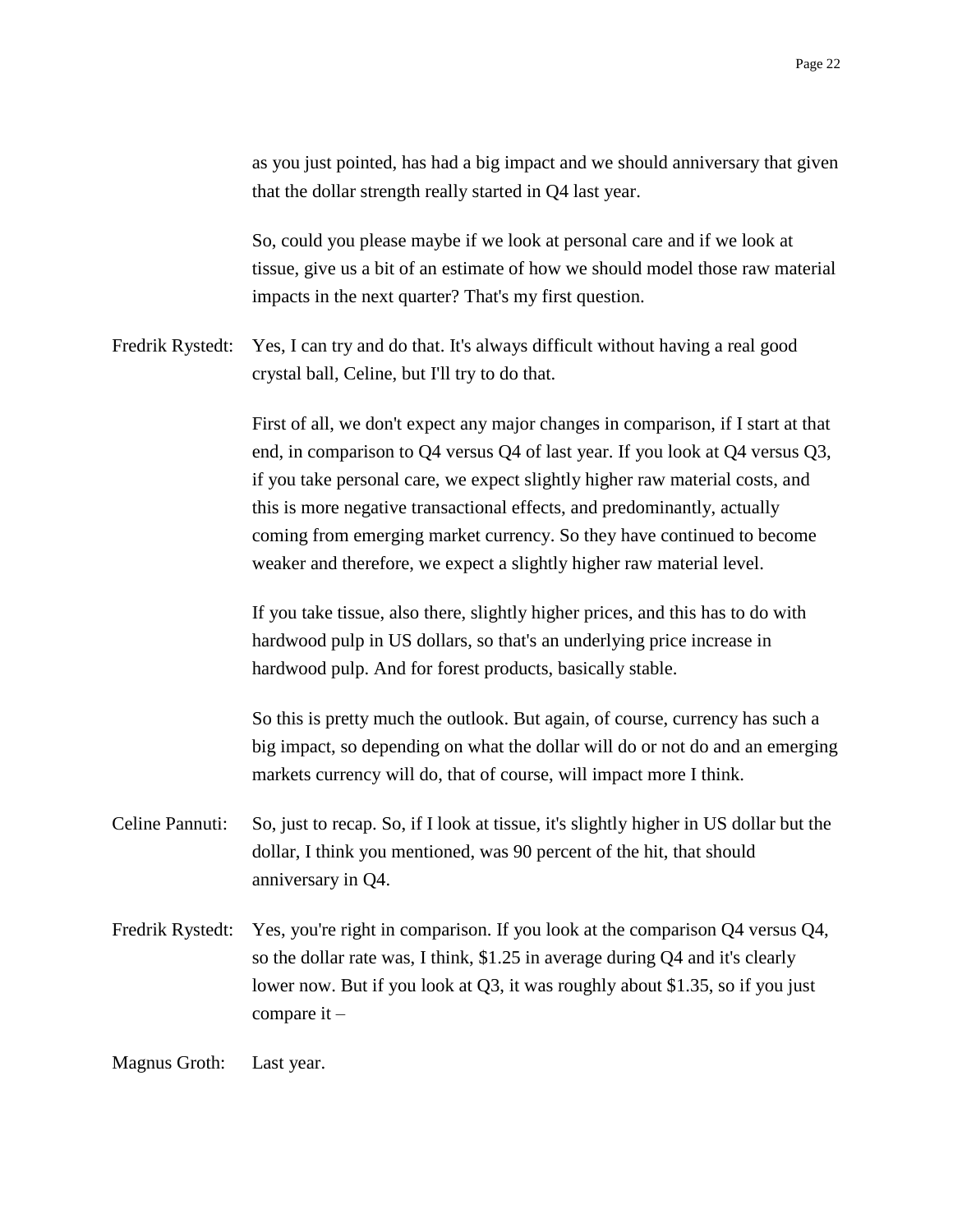- Fredrik Rystedt: Last year. So if you actually compare it with the change Q4/Q4, then that is, of course, a lower number simply for the dollar reason. But if you look at the absolute level that we are now buying at, of course, that's the same.
- Celine Pannuti: OK, but if you look at the SEK 700m hit from raw mat that you had in the quarter, maybe let's be a bit clearer there, what should be a broad-based number for Q4 as you stand today?
- Fredrik Rystedt: We don't give that forecast, Celine, of course, for obvious reasons. It's really difficult to do that. But as I just said, generally, if you compare it to Q3, the absolute level that we're trading at, we expect for tissue higher cost and this has to do with higher hardwood costs or hardwood pulp; and, of course, for personal care, for Latin American currencies predominantly.

And then if you compare it to Q4 of last year, it should be slightly lower simply because we have an easier comparable in the US dollar rate.

Celine Pannuti: Right, OK. My second question would be on the category growth if we look at personal care. Of course, you had a big pricing benefit that you mentioned in emerging market, but volume growth was as well quite good.

> Can you talk about the category growth maybe on a global basis and in your peerage and then how your market share are trending against that, and whether this 3 percent, 4 percent volume run rate is sustainable in that category? Then I will have a last question on tissue.

Magnus Groth: OK. So, overall we have been gaining market shares in most categories except the incontinence care because of the negative development in North America, and also the shares we lost when P&G launched last year in Europe, but that loss has stabilized.

> So we have stable shares in incontinence care; stable to slightly growing shares in away from home; and then improving market shares in consumer tissue, baby, feminine care, in general actually.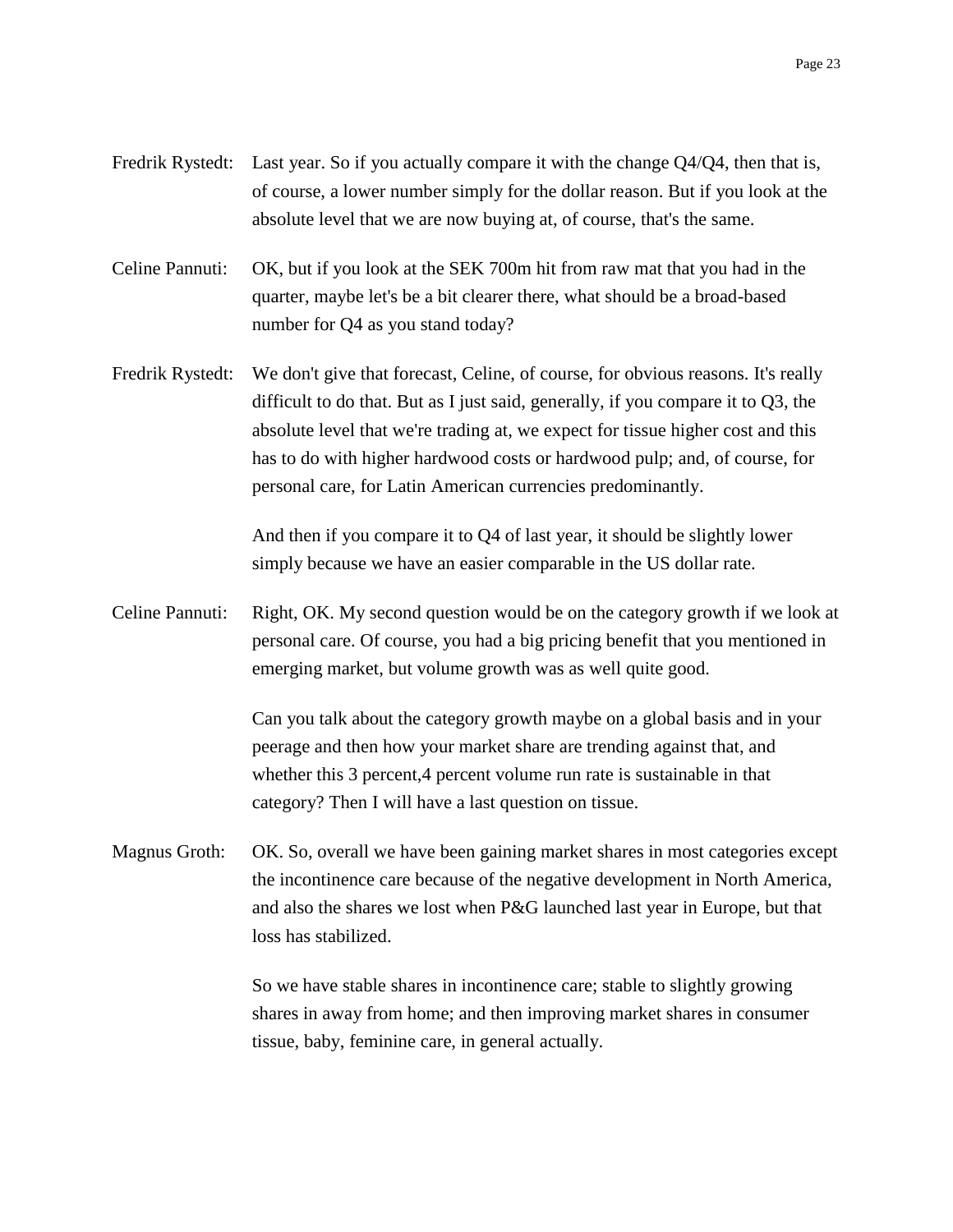Then we have, of course, exceptions in baby where we decided to ramp down or to leave the market and then, of course, we gradually lose market share. But in general, that's how we are performing.

Otherwise, when it comes to the overall market development, it's still the same as we have stated all through the year actually, which means that in general, continuing good growth in emerging markets and very slow growth in mature markets, maybe with the exception then of inco in Europe, which is growing faster than before because of the reasons I already mentioned.

- Celine Pannuti: Did you say double-digit growth for inco? Was it globally or was that Europe included?
- Magnus Groth: No, that was Europe.
- Celine Pannuti: That was retail Europe not institutional?
- Magnus Groth: Retail Europe, yes, not overall inco.
- Celine Pannuti: Yes, OK. And then on tissue, so a few things there. You said that you put all the pricing you wanted in Q3. Does that mean you had the full benefit already of pricing in Europe in tissue already in Q3 or the full benefit will be there in Q4?

And then in tissue as well, volumes were quite good, in fact they have been good all year, so around 3 percent to 4 percent run rate. Is that as well a run rate we should be looking at as sustainable?

Magnus Groth: First when it comes to the price increases, yes I think we have seen most of the expected price realization already now during quarter 3, so actually faster than previously predicted when we said that this would come gradually on the quarter 3 and quarter 4. So maybe make an indication then for the next quarter, but of course, we always continue to work with our price/mix in the long-term.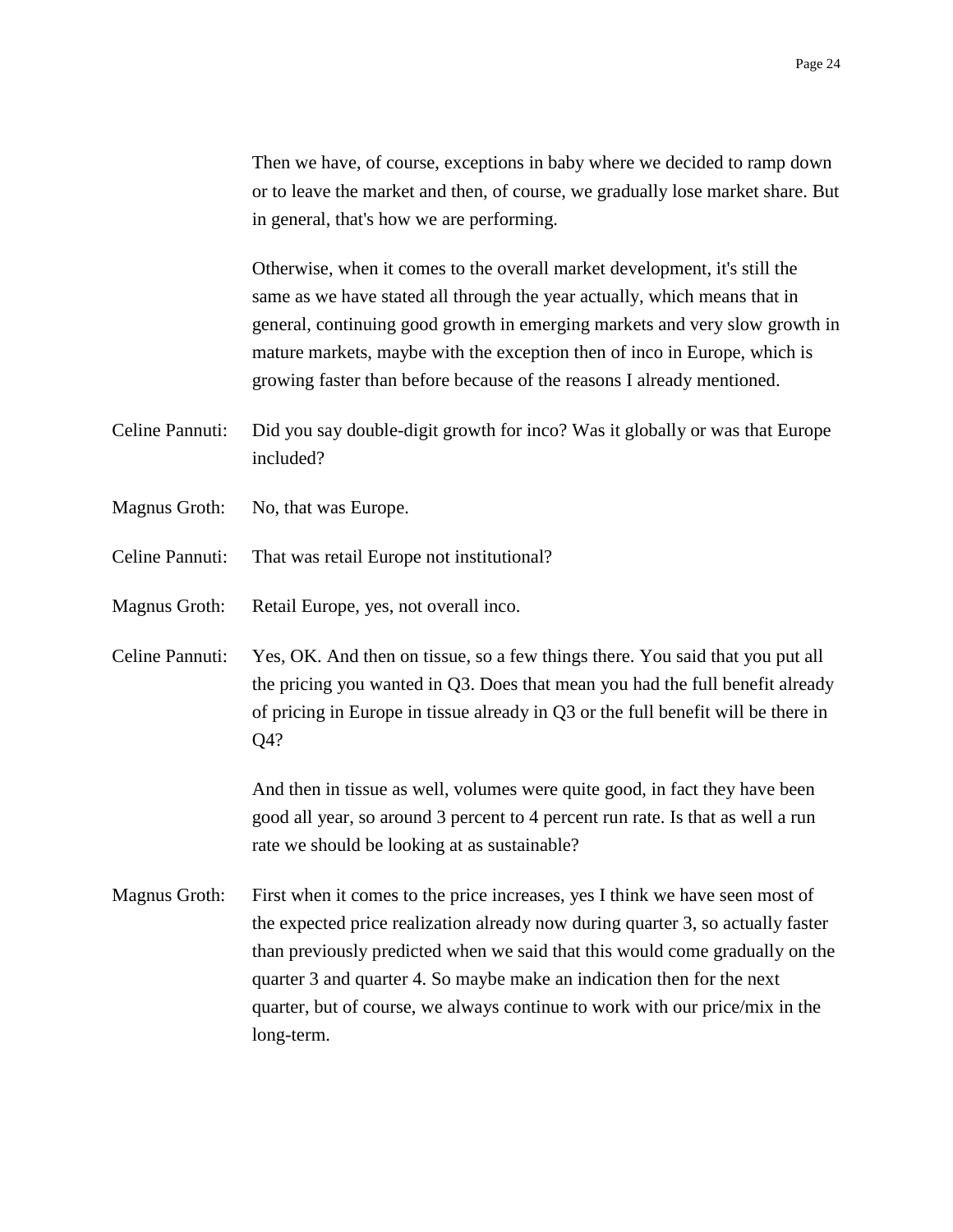And when it comes to volumes, yes I think we have good products and good sales force and we want to keep on growing, but right now, we don't see any reason why growth should be either up or down.

Celine Pannuti: All right. And lastly, what about your market share in consumer tissue in Europe, branded versus private label, or in both branded and private label?

Magnus Groth: We are growing most of our branded positions with the exception if we had decided to really go for price again before volume. In our overall mix, it's unchanged this year and that's because of the price increases that we are doing and on the private label side, it's a temporary mix issue.

> Our long-term ambition is always to grow the branded part of the sales, but this year, it's more or less unchanged.

- Celine Pannuti: All right. Thank you very much.
- Magnus Groth: Thank you.

Joséphine Edwall: So we continue, operator, with the rest of the questions please.

- Operator: Yes. Your next question comes from the line of Rosie Edwards with Goldman Sachs. Your line is open.
- Rosie Edwards: Yes, good morning. Just a couple of quick questions from me. So, just firstly on the Vinda transaction. I know when the same was done in Mainland China, you talked about wanting to capitalize from Vinda's extensive distribution network and I think you said, their point of sales was over 300,000. Can you give us any sort of similar data points to understand the rationale behind the further transaction today?
- Magnus Groth: So to first talk about that transaction. We see actually very good growth in feminine care and in incontinence care now actually through Vinda, but that you can also see from their own numbers; I won't dwell more on that going forward.

What we have in the Malaysia and in some other markets is their very, very competence and very strong market positions in personal care, and we believe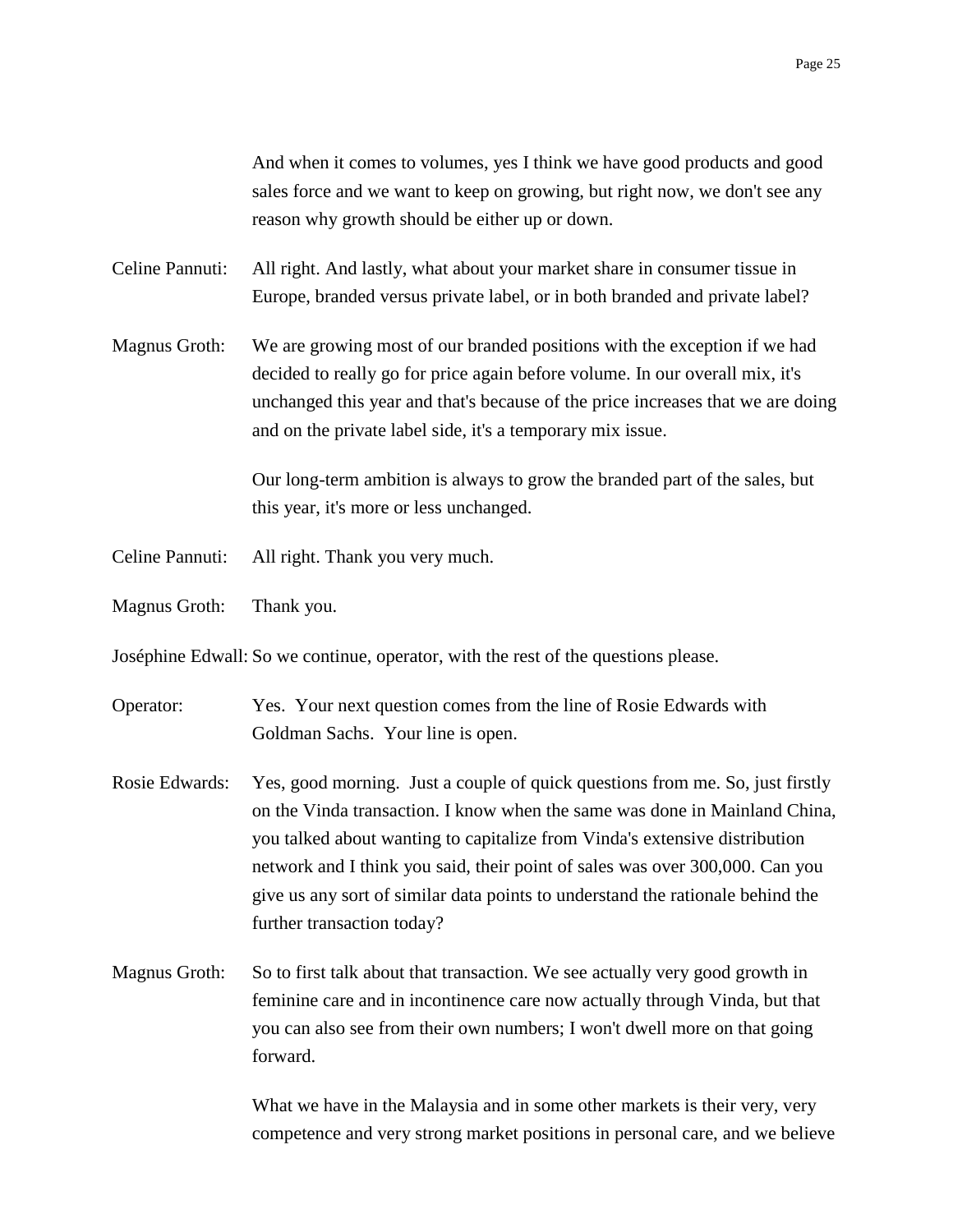now taking some of those key persons into the management team of Vinda will really support Vinda's efforts to continue to grow in personal care. This is also one of the reasons why the new CEO of Vinda is Christoph Michalski, who is an expert in branding and innovation in personal care that used to head up the global hygiene category for SCA before. So that's one synergy to the benefit of Vinda.

On the other hand, Vinda has almost no sales of tissue outside of China and we have a very strong distribution network in some Asian countries like Malaysia, Korea, Taiwan, Philippines, Thailand to some extent where, of course, over time we will start to market where Vinda can be expected to start marketing tissue products.

- Rosie Edwards: OK. And then could you just remind us in your personal care business how much Russia is or roughly? Having looked -- when I last looked at it, it was about 8 percent, does that sound?
- Fredrik Rystedt: Yes, it's close, if you take the whole Group, Russia accounts for approximately 3 percent. So yes, that's a good question actually, you're probably roughly about right.
- Rosie Edwards: In personal care, yes. OK.

Fredrik Rystedt: And obviously, lower for -- it's actually slightly less than 8 percent.

Rosie Edwards: OK, perfect. And then you've obviously been very clear in personal care and in diapers that pricing has been a significant part of your growth. Are you saying of that 12 percent, are we looking at 70 percent to 80 percent of that being price or is that too much?

- Fredrik Rystedt: Of the SEK 688m, yes we don't disclose it, but it's a big portion of the number, is of course price.
- Rosie Edwards: No, sorry, of the 12 percent organic growth that you did in diapers in the quarter?
- Magnus Groth: Yes, how much is price and how much is volume?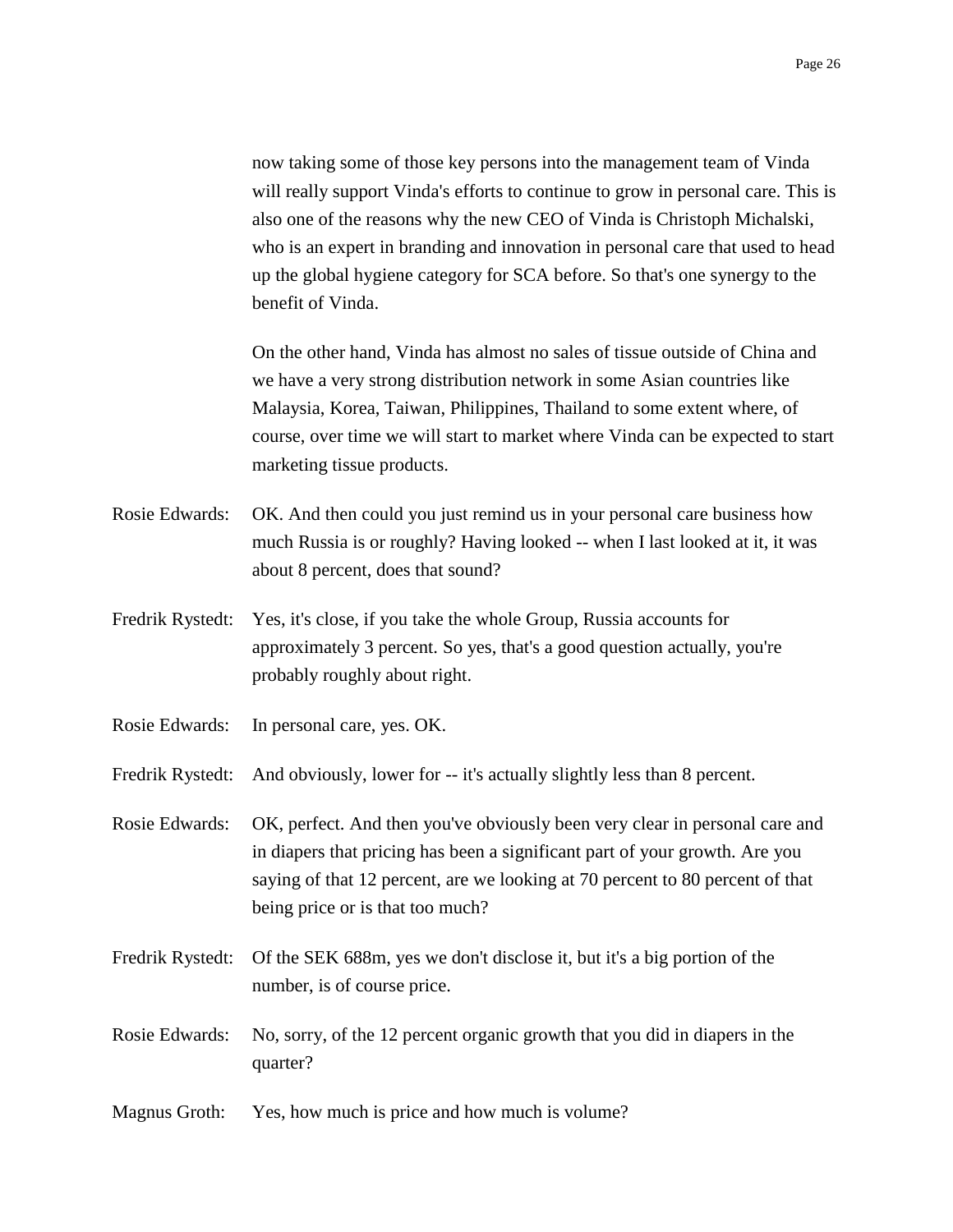- Fredrik Rystedt: Yes, actually, we have a good volume growth in diapers, we have a really good volume growth, in Europe we have it in many places. So we don't know the exact proportion, it's actually good volume and good price; it's both.
- Rosie Edwards: And what's driving that volume growth in Europe?
- Fredrik Rystedt: It's predominately new customers, I mentioned that previously, but it's new customers in the European market.
- Magnus Groth: In private label, but we're also growing market shares in the Nordic region and in Russia since the beginning of this year.
- Rosie Edwards: OK fine. All right then. Thank you very much.
- Joséphine Edwall: Let's have the final question I think before we end this meeting, so the final question operator, please.
- Operator: Sure. Your next question comes from the line of Robert Waldschmidt from Liberum. Your line is open.
- Robert Waldschmidt: Good morning gentlemen, excuse me. I just wanted to come on to your reorganizations of the business and how you expect to attack things on cash flow, supply chain, logistics, etc., because I believe that's been a point trotted out before for a key focus.

We've seen some improvements in cash flow to date, but I think there's quite a lot of scope to further improve. How should we think about that going forward and what plans do you have in place and on what time frames?

Magnus Groth: We don't have any specific savings programs running that we announced externally. We have very clear targets internally and with the new hygiene organization, with two persons specifically responsible for the supply chain, which accounts for 75 percent of costs in relation to sales. So it's the big cost part cost of goods sold.

> With the new focus that these two persons have, one for personal care, Ulrika Kolsrud, and one for tissue, Donato Giorgio, we are now reviewing